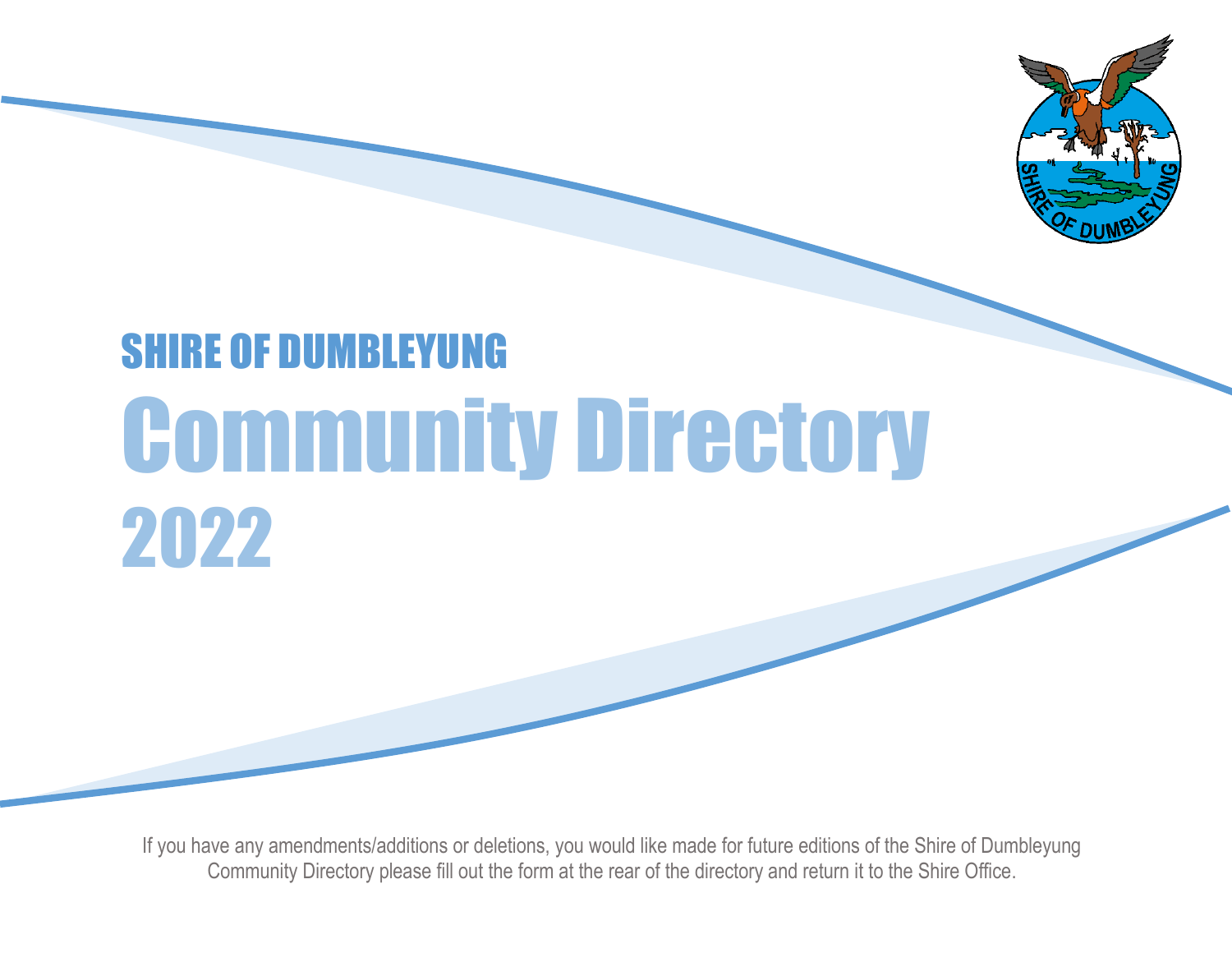[left blank intentionally]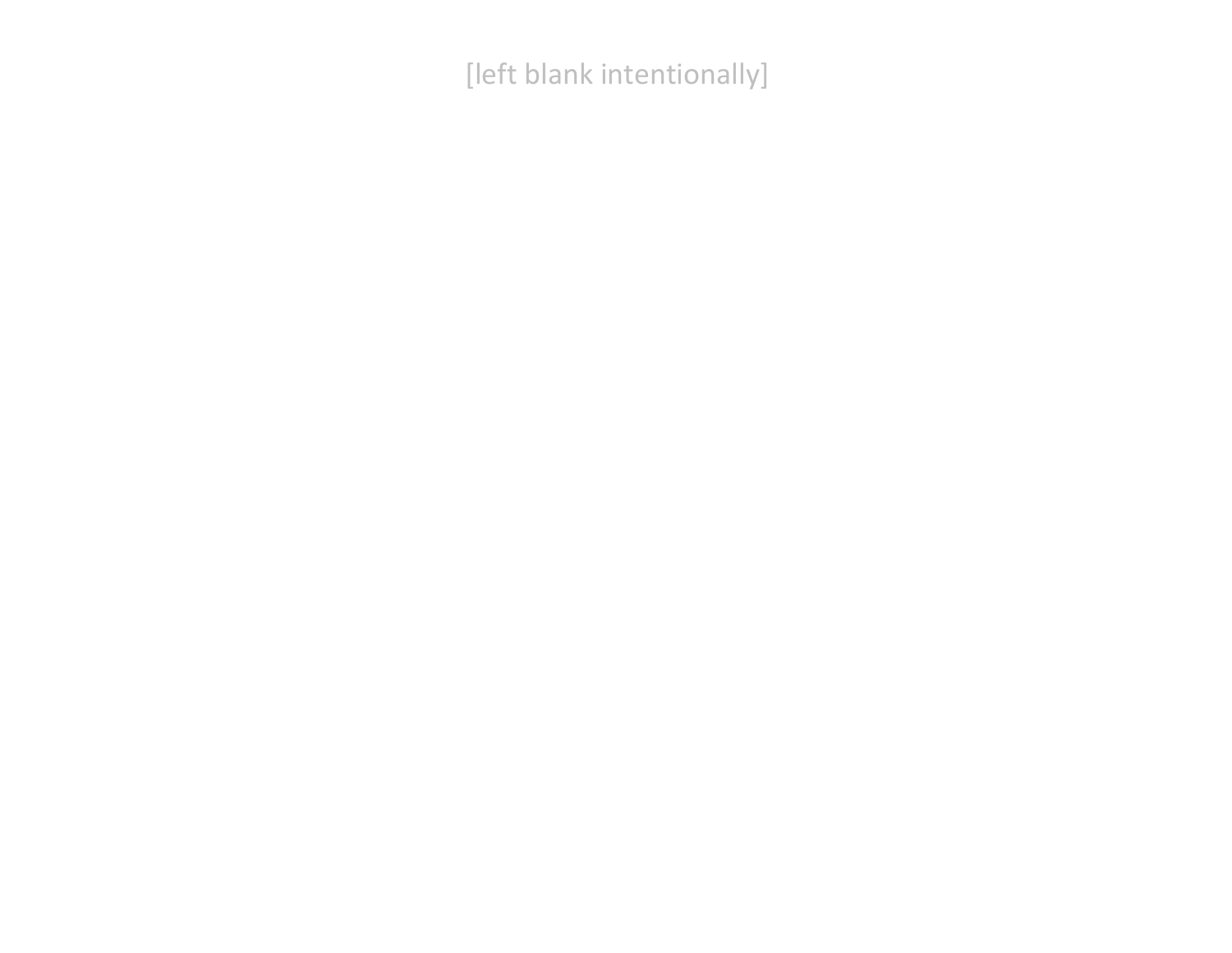# **HEALTH & EMERGENCY SERVICES (EMERGENCY CALLS - 000)**

| <b>SERVICE</b>                           | <b>CONTACT</b>                     | <b>PHONE</b>                                                                             |
|------------------------------------------|------------------------------------|------------------------------------------------------------------------------------------|
| Alcohol & Drug Information               |                                    | 1800 199 024                                                                             |
| Ambulance Dumbleyung/Kukerin             | PHONE 000 IN AN EMERGENCY          | 13 12 33 - Non-Emergency Transport                                                       |
| Shire Bushfire Line                      | <b>Shire Administration Office</b> | 9487 5410                                                                                |
| Dumbleyung Volunteer Fire Rescue Service | PHONE 000 IN AN EMERGENCY          | 0476 984 116 - Captain - Andrew Shepherd<br>0428 749 855 - Secretary - Kristina Papprill |
| Dumbleyung Hospital                      | PHONE 000 IN AN EMERGENCY          | 9863 5222                                                                                |
| Dumbleyung Police Station                | PHONE 000 IN AN EMERGENCY          | 9893 7800                                                                                |
| Katanning Hospital                       | PHONE 000 IN AN EMERGENCY          | 9821 2122                                                                                |
| Katanning Water Supply                   |                                    | 9821 1455                                                                                |
| Kukerin Bush Fire Brigade                | PHONE 000 IN AN EMERGENCY          | 9864 6040                                                                                |
| <b>Kukerin Medical Centre</b>            | PHONE 000 IN AN EMERGENCY          | 9864 6047                                                                                |
| Main Roads                               | Faults                             | 13 81 38                                                                                 |
| <b>Healing Hearts Foundation</b>         | www.healingheartsfoundation.org    | 0417 217 255                                                                             |
| <b>Poison Information Centre</b>         | PHONE 000 IN AN EMERGENCY          | 13 11 26                                                                                 |
| <b>Police Assistance Centre</b>          | Non-emergency enquiries            | 13 14 44                                                                                 |
| Sexual Assault Referral Centre           |                                    | Children: 9382 8222<br>Adults: 9841 6888                                                 |
| <b>State Emergency Service</b>           | PHONE 000 IN AN EMERGENCY          | Wagin: 13 25 00<br>Perth: 9277 5333<br>Albany: 9841 6888                                 |
| <b>St Lukes Family Practice</b>          | Doctors Appointments               | 9821 2155                                                                                |
| <b>Wagin Police Station</b>              | PHONE 000 IN AN EMERGENCY          | 9861 1211                                                                                |
| Wagin Hospital                           | PHONE 000 IN AN EMERGENCY          | 9861 1033                                                                                |
| <b>Water Corporation</b>                 | faults@watercorporation.com.au     | 13 13 75                                                                                 |
| <b>Western Power</b>                     | <b>Customer Services</b>           | 13 13 53                                                                                 |

#### **JUSTICES OF THE PEACE**

| <b>SURNAME</b> | <b>FIRST NAME</b> | <b>PHONE</b>                                  |
|----------------|-------------------|-----------------------------------------------|
| Davidson       | Marv-Ann          | $\frac{1}{2}$ 9863 4012 – Shire of Dumbleyung |
| Hall           | l egan            | 0427 832 070                                  |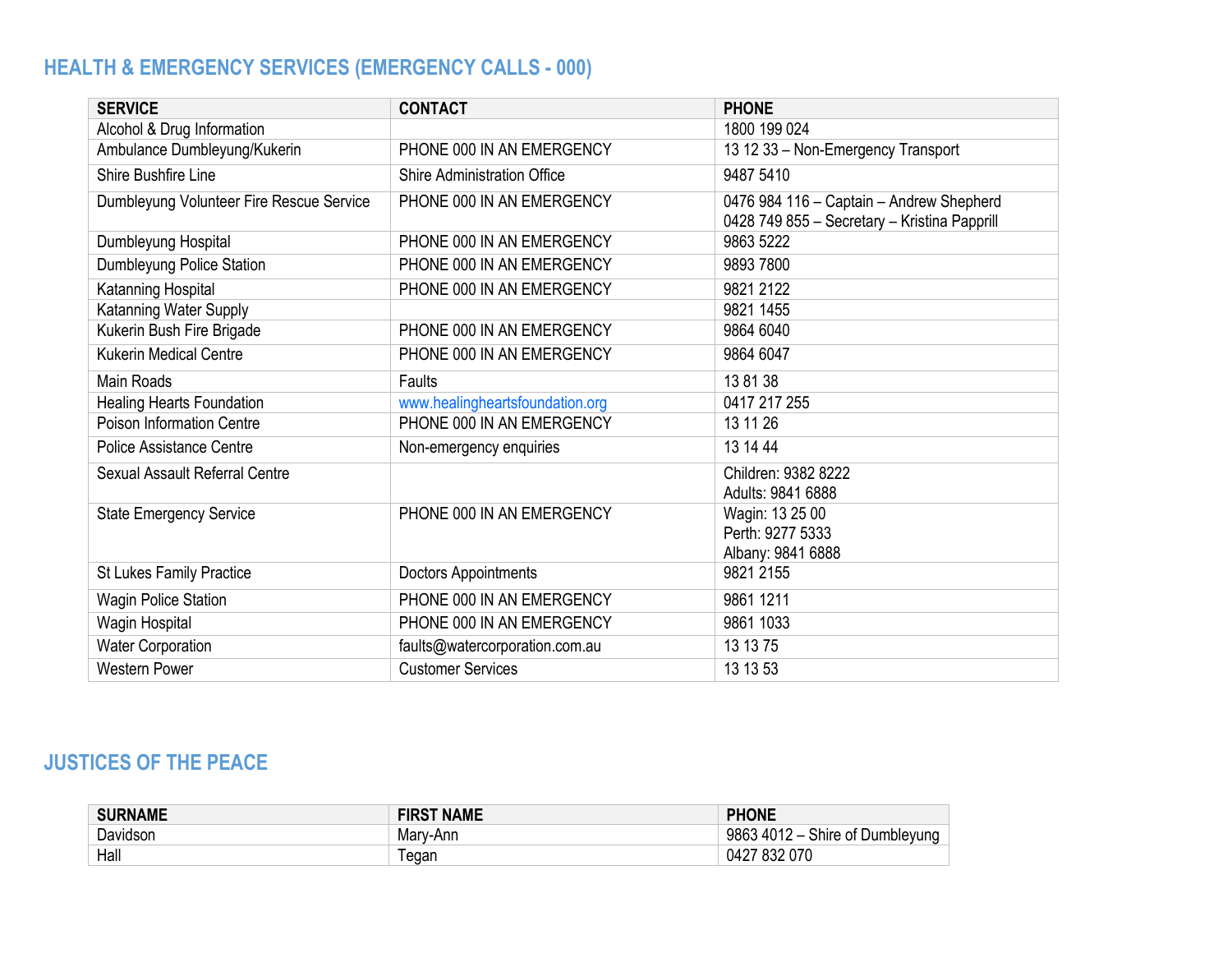#### **BUSHFIRE COMMUNICATIONS PLAN**

The Shire of Dumbleyung in conjunction with FESA representatives and local Fire Control Officers have confirmed a communications plan for all fire fighters attending incidents within the Shire of Dumbleyung effective immediately.

When attending any fire within the Shire of Dumbleyung, all brigades and fire units are required to turn to the **UHF CHANNEL ALLOCATED**. All units should use **"Channel 30"** for communications. This is irrespective of the property owner's private UHF channel. This should be left clear for domestic communications.

**These instructions are critically important** for anyone and everyone attending a fire **within** the Shire of Dumbleyung. Communication between units and brigades has been streamlined in this way for safety and effectiveness on the day. This information should be kept in a prominent and easily accessible location during the coming summer. It is imperative you know which **Shire Bush Fire Brigade area you are located in** and who your **Fire Control Officers are** in case of an emergency or for obtaining permits to burn etc.

It is recognised that the majority of fires attended to during the course of summer will be quickly contained and managed using only the specific local area communications channel. The next part of the communications plan is set in place for those larger incidents that require communication and management of greater numbers of people and firefighting units or for those occasions where you and your Brigade may be at an incident outside our own Shire boundary.

| <b>Bushfire UHF Channel</b>               | Channel 30 (across whole shire)                              |
|-------------------------------------------|--------------------------------------------------------------|
| <b>Bushfire Control Channel</b>           | <b>WAERN 181</b>                                             |
| If repeater fails                         | Channel 360 which is simplex (no repeater, mobile to mobile) |
| <b>Shire Harvest Ban Information Line</b> | 9487 5410                                                    |

Please contact your nearest FCO for further information or clarification as you may require. A complete list of FCO's in the Shire of Dumbleyung appears over the page.

You are also reminded of the **Restricted and Prohibited Burning Periods** as follows: **Restricted Burning Period –** permit required from FCO 19 September to 31 October 1 February to 31 March **Prohibited Burning Period –** protective burning allowed; permit required from FCO 1 November to 31 January Burning is also prohibited on Good Friday and Easter Sunday. **There is a total harvest ban on Christmas Day and News Year Day. Stubble burning**, subject to normal permit, allowed on Sundays after 15 March until the end of restricted burning period.

Other information is included in the bush fire brochure previously delivered to households.

Regards **Kim Gooding – Chief Fire Control Officer**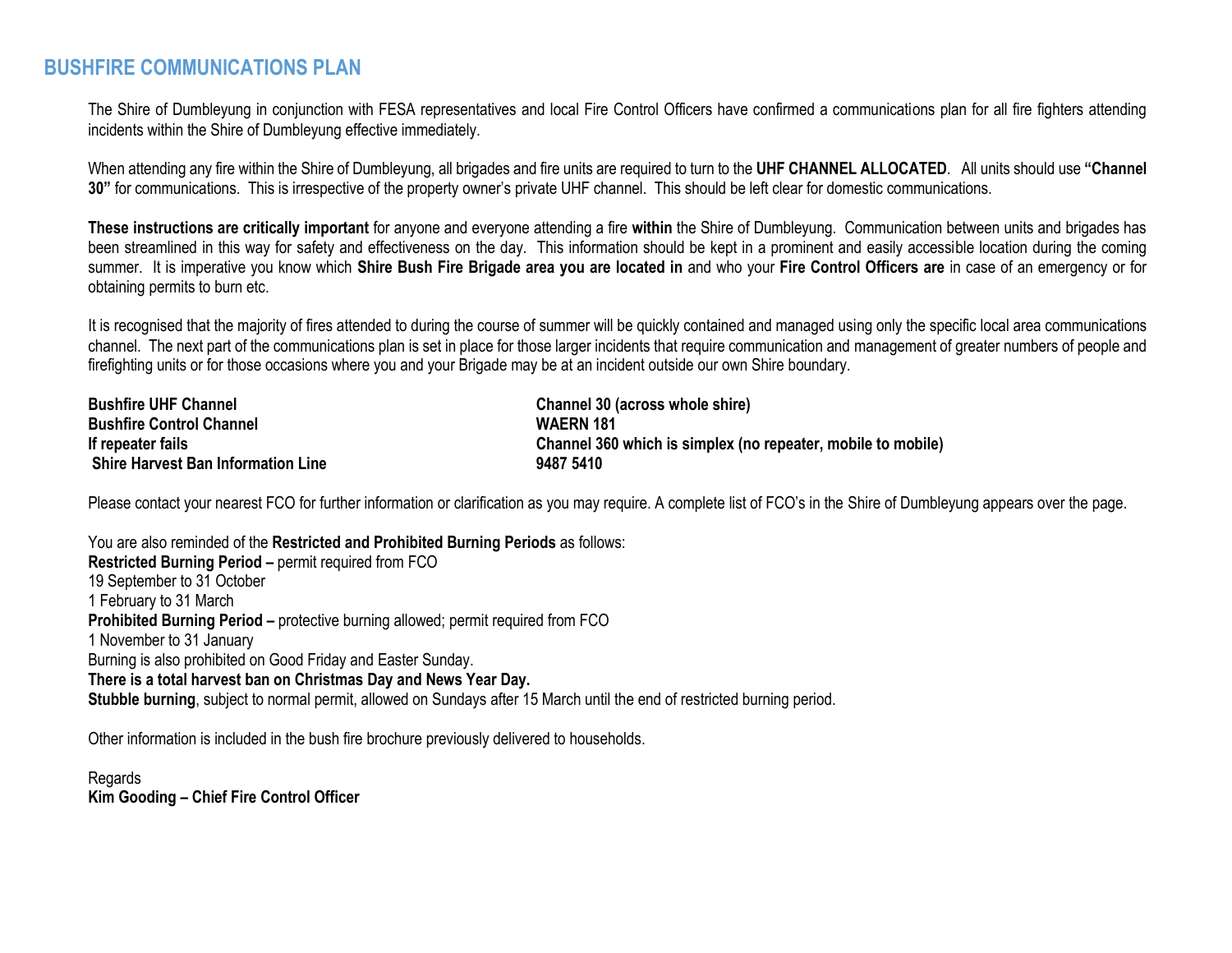### **SHIRE OF DUMBLEYUNG FIRE CONTROL OFFICERS**

| <b>TITLE</b>                | <b>NAME</b>              | <b>CALL SIGN</b> | <b>UHF</b>     | <b>PHONE</b>     | <b>FAX</b>       | <b>MOBILE</b>                             |
|-----------------------------|--------------------------|------------------|----------------|------------------|------------------|-------------------------------------------|
| <b>CEO</b>                  | <b>Gavin Treasure</b>    | Shire Base       |                | 9863 4012        | 9863 4146        | 0429 634 012                              |
| CBFCO /CFWO                 | Kim Gooding              | Kukerin 1        |                | 98646010         | 9864 6100        | 0427 832 026                              |
| DCBFCO / DCFWO              | <b>Todd Gray</b>         | Dumbleyung 6     | 3              | 9864 1032        |                  | 0429 986 410                              |
| <b>NIPPERING BRIGADE</b>    |                          |                  |                |                  |                  |                                           |
| <b>FCO</b>                  | Jon Ward                 | Dumbleyung 1     |                | 9863 4206        |                  | 0408 434 155                              |
| FCO / FWO                   | Jamie Dare               | Dumbleyung 2     | 33             | 9822 7023        | 9822 7020        | 0428 227 023                              |
| FCO / FWO                   | Daniel McDougall         | Dumbleyung 5     | $\overline{7}$ |                  |                  | 0408 375 585                              |
| <b>FCO</b>                  | Dayle Lloyd              | Dumbleyung 8     | 20             | 9863 4063        | 9863 4129        | 0428 634 063                              |
| <b>FCO</b>                  | Chris Ramm               | Dumbleyung 9     | 14             |                  |                  | 0428 642 014                              |
| <b>FCO</b>                  | <b>Trevor Dawson</b>     | Dumbleyung 11    | 17             | 9822 7024        | 9822 7024        | 0427 103 228                              |
| <b>KUKERIN BRIGADE</b>      |                          |                  |                |                  |                  |                                           |
| CBFCO/ CFWO                 | Kim Gooding              | Kukerin 1        |                | 98646010         | 9864 6100        | 0427 832 026                              |
| FCO / FWO                   | <b>Chad Davidson</b>     | Kukerin 2        |                |                  |                  | 0427 646 049                              |
| FCO / FWO                   | Ross Robinson            | Kukerin 4        |                | 9864 9038        | 9864 9115        | 0419 241 567                              |
| FCO / FWO                   | <b>Grant Lukins</b>      | Kukerin 6        | 28             | 9864 6039        | 9864 6035        | 0428 646 039                              |
| FCO / FWO                   | <b>Mark Pearce</b>       | Kukerin 8        |                | 9864 9065        | 9864 9078        | 0428 959 106                              |
| FCO / FWO                   | Paul King                | Kukerin 9        |                | 9864 7895        | 9864 7885        | 0428 509 032                              |
| <b>FCO</b>                  | Peter Joyce              | Kukerin 10       | 4              |                  |                  | 0437 065 964                              |
| <b>MOULYINNING BRIGADE</b>  |                          |                  |                |                  |                  |                                           |
| <b>FCO</b>                  | <b>Ricky Mott</b>        | Kukerin 5        |                | 9864 1056        | 9864 1065        | 0428 210 481                              |
| DCBFCO / DCFWO              | <b>Todd Gray</b>         | Dumbleyung 6     | $\mathfrak{Z}$ | 9864 1032        |                  | 0429 986 410                              |
| <b>FCO</b>                  | Bradon Mott / David Head | Dumbleyung 7     |                | 9864 2003 Bradon | 9864 2010 Bradon | 0428 642 003 Bradon<br>0409 480 712 David |
| FCO / FWO                   | Damien Gooding           | Kukerin 11       |                | 9864 1041        | 9864 1051        | 0429 326 436                              |
| <b>DONGOLOCKING BRIGADE</b> |                          |                  |                |                  |                  |                                           |
| FCO / FWO                   | Shayne Smith             | Dumbleyung 3     | 38             | 98637241         | 9863 7224        | 0427 637 240                              |
| FCO / FWO                   | Ken Wright               | Dumbleyung 4     | 36             | 9863 4197        | 9863 4194        | 0427 634 197                              |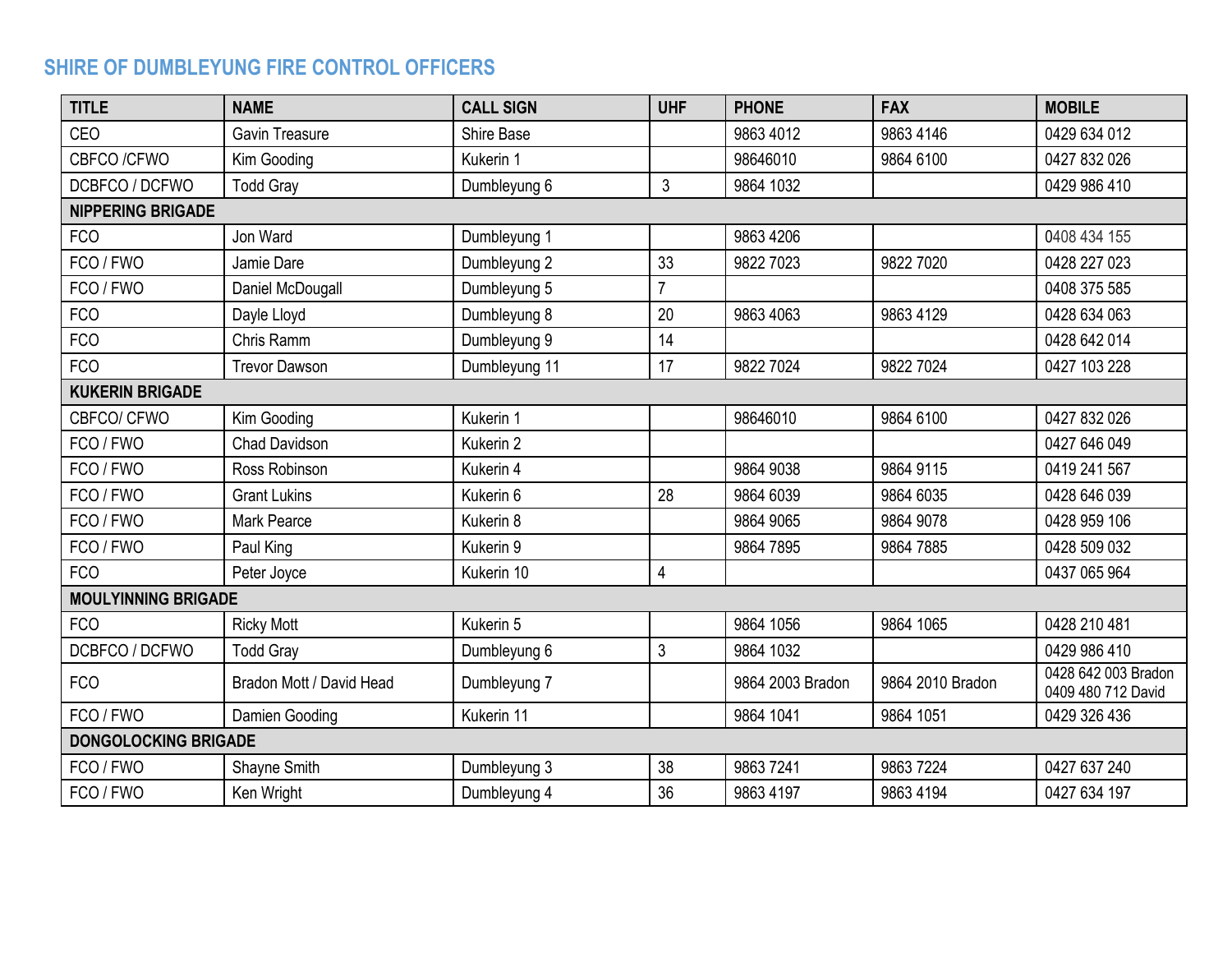# **SHIRE OF DUMBLEYUNG CONTACT NUMBERS**

|                                                         | <b>ADDRESS</b>                           | <b>PHONE</b> | <b>MOBILE</b> | <b>EMAIL</b>                        |
|---------------------------------------------------------|------------------------------------------|--------------|---------------|-------------------------------------|
| Shire Office                                            | Cnr Harvey & Dawson St, Dumbleyung 6350  | 9863 4012    |               | shire@dumbleyung.wa.gov.au          |
| CEO - Gavin Treasure                                    | Cnr Harvey & Dawson St, Dumbleyung 6350  | 9863 4012    | 0429 634 012  | ceo@dumbleyung.wa.gov.au            |
| Director of Infrastructure - Darryn Watkins             | Cnr Harvey & Dawson St, Dumbleyung 6350  | 9863 4012    | 0427 634 012  | mows@dumbleyung.wa.gov.au           |
| Director of Corporate Services - Danika Allday          | Cnr Harvey & Dawson St, Dumbleyung 6350  | 9863 4012    | 0427 633 672  | dcs@dumbleyung.wa.gov.au            |
| Project Manager - Dave Williams                         | Cnr Harvey & Dawson St, Dumbleyung 6350  | 9863 4012    | 0427 634 923  | projects@dumbleyung.wa.gov.au       |
| Dumbleyung Library                                      | Cnr Absolon & Dawson St, Dumbleyung 6350 | 9863 4829    |               |                                     |
| Kukerin Library                                         | Manser Street, Kukerin 6352              | 9864 6199    |               | kukerinlibrary@dumbleyung.wa.gov.au |
| Swimming Pool                                           | Bennett Street, Dumbleyung 6350          | 9863 4227    |               | pool@dumbleyung.wa.gov.au           |
| Shire Depot                                             | Cnr Harvey & Dawson St, Dumbleyung 6350  | 9863 4012    |               |                                     |
| Landcare Office - Claudia Hadlow                        | Absolon Street, Dumbleyung 6350          |              | 0429 612 447  | landcare@dumbleyung.wa.gov.au       |
| Town Planning - Joe Douglas                             |                                          | 9303 2532    |               | joe@urp.com.au                      |
| Department of Agriculture & Food                        | 50 Stubbs Street, Lake Grace 6353        | 9865 1205    |               |                                     |
| Department of Transport Licensing Customer<br>Enquiries |                                          | 13 11 56     |               |                                     |

#### **SHIRE OF DUMBLEYUNG COUNCILLORS**

| <b>SURNAME</b> | <b>FIRST NAME</b> | <b>ADDRESS</b>                    | <b>PHONE</b> | <b>MOBILE</b> | <b>EMAIL</b>                    |
|----------------|-------------------|-----------------------------------|--------------|---------------|---------------------------------|
| <b>DONEY</b>   | Bevan             | 1772 Boundary Road, Kukerin 6352  | 9864 7899    | 0429 812 236  | cr.doney@dumbleyung.wa.gov.au   |
| <b>HASLEBY</b> | Marilyn           | 30 Love Street, Dumbleyung 6350   | 9863 4794    | 0448 946 924  | cr.hasleby@dumbleyung.wa.gov.au |
| <b>KNIGHT</b>  | Amy – Deputy      | 68 Taylor Street, Dumbleyung 6350 |              | 0433 762 252  | cr.knight@dumbleyung.wa.gov.au  |
| LUKINS         | Grant             | PO Box 48, Kukerin 6352           | 9864 6039    | 0428 646 039  | cr.lukins@dumbleyung.wa.gov.au  |
| <b>POWELL</b>  | Kevin             | PO Box 817, Katanning 6317        | 9822 7030    | 0427 103 822  | cr.powell@dumbleyung.wa.gov.au  |
| <b>RAMM</b>    | Julie - President | PO Box 65, Dumbleyung 6350        |              | 0429 642 014  | cr.ramm@dumbleyung.wa.gov.au    |
| <b>WATKINS</b> | Catherine         | PO Box 60, Kukerin 6352           | 9864 6046    | 0400 328 305  | cr.watkins@dumbleyung.wa.gov.au |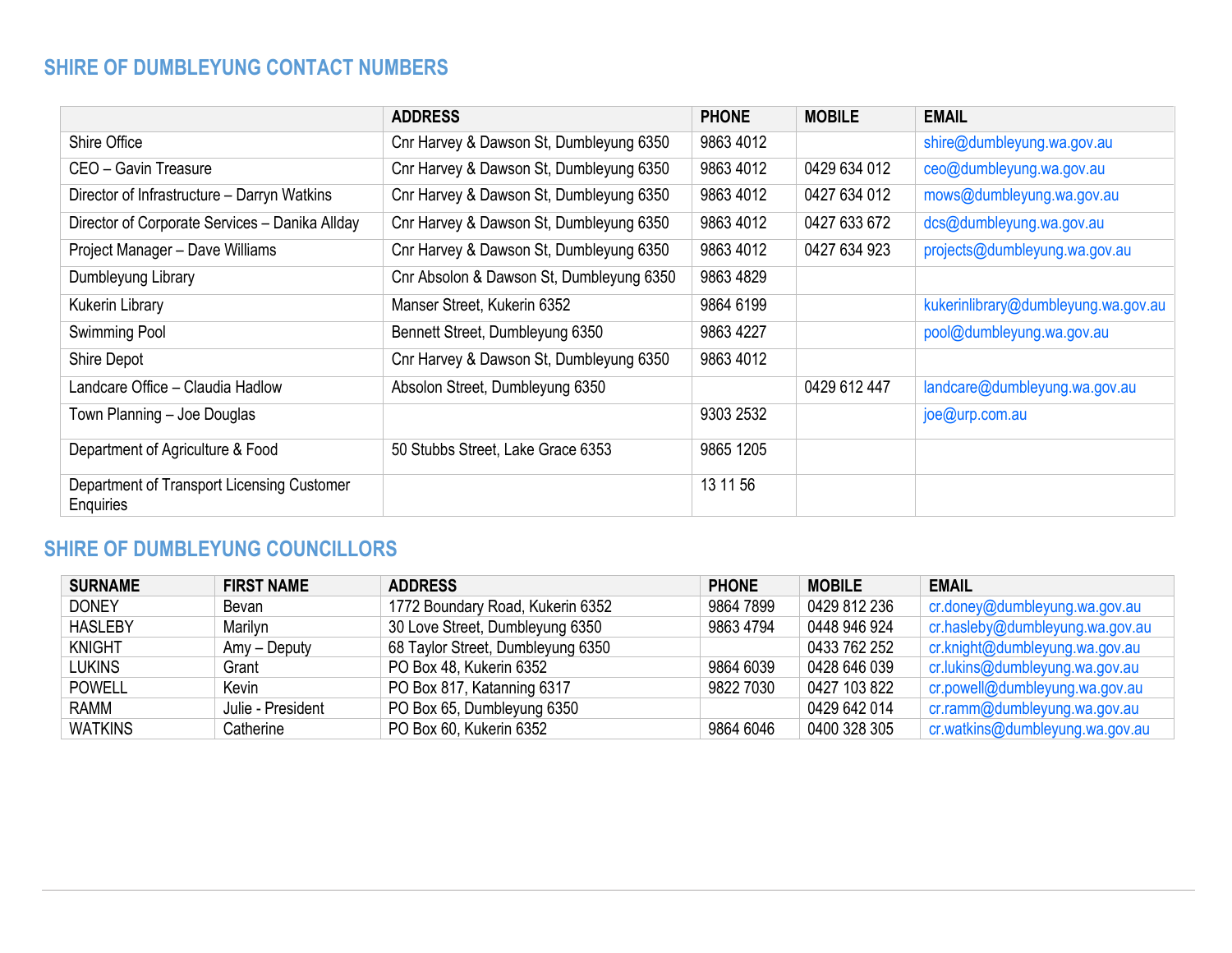# **SCHOOLS**

| <b>NAME</b>                   | <b>ADDRESS</b>                       | <b>PHONE</b> | <b>FAX</b> | <b>EMAIL</b>                      |
|-------------------------------|--------------------------------------|--------------|------------|-----------------------------------|
| Dumbleyung Primary School     | Taylor Street, Dumbleyung 6350       | 9863 4068    | 9863 4018  | dumbleyung.ps@education.wa.edu.au |
| Katanning Senior High School  | Golflinks Road, Katanning 6317       | 9821 1644    | 9821 2912  |                                   |
| Katanning TAFE                | 25 Amherst Street, Katanning<br>6317 | 9821 4146    | 9821 5150  |                                   |
| Kukerin Primary School        | Bennett Street, Kukerin 6352         | 9864 3500    | 9864 6073  | kukerin.ps@education.wa.edu.au    |
| <b>Nyabing Primary School</b> | Hobley Street, Nyabing 6341          | 98291023     | 98291004   | Nyabing.PS@education.wa.edu.au    |
| Wagin District High School    | Ranford Street, Wagin 6315           | 9861 1877    | 9861 1835  |                                   |
| <b>Wagin Pre-Primary</b>      | 1 Johnston Street, Wagin 6315        | 9861 1385    |            |                                   |
| <b>Wagin Pre-Pre-Primary</b>  | Ranford Street, Wagin 6315           | 9861 1182    |            |                                   |
| Wagin TAFE                    | Tudor Street, Wagin 6315             | 9861 1167    |            |                                   |
|                               |                                      |              |            |                                   |

| DUMBLEYUNG SCHOOL COUNCIL | <b>PHONE</b> | <b>KUKERIN SCHOOL BOARD</b> | <b>PHONE</b> |
|---------------------------|--------------|-----------------------------|--------------|
| Jennifer McCarthy         | 9863 2500    | Jenny Carter                | 08 9864 6031 |
| Karen Ward - Chairperson  |              | Jo Doney                    | 0427 831 052 |
| Michelle Smith            |              | Andrea Doherty              |              |
| Tracey Taylor             |              | Peta Astbury                | 0488 083 102 |
| Pip Gooding               |              | <b>Catherine Watkins</b>    | 0400 328 305 |

| <b>SCHOOL BUS SERVICES</b> | <b>CONTACT</b>             | <b>NUMBER</b> | <b>EMAIL</b>             |
|----------------------------|----------------------------|---------------|--------------------------|
| School Buses - Dumbleyung  | Gary Bateup — Dongolocking | 9863 4082     |                          |
|                            | Clem Henry — Moulyinning   | 9863 4003     |                          |
| School Buses - Kukerin     | Candice Lloyd              | 0473 060 447  | lloydcandice00@gmail.com |
|                            | Bob Clyde                  |               |                          |
|                            | Jemma Cook                 | 0427 646 071  |                          |

# **DAYCARES**

| <b>NAME</b>                         | <b>CONTACT</b>      | <b>PHONE</b> | <b>EMAIL</b>                   | <b>MOBILE</b> |
|-------------------------------------|---------------------|--------------|--------------------------------|---------------|
| Dumbleyung Family Day Care          | Katrina Scally      | 0428 921 792 | katrina3@live.com              | 0428 921 792  |
|                                     | Dyan Treloar        | 0438 935 346 | dyan@whangooma.com.au          | 0438 935 346  |
|                                     | Danielle Dorrington | 0448 733 038 | dorringtonpartners@outlook.com | 0448 733 038  |
| <b>Elspeth Smith Family Daycare</b> | Elspeth Smith       | 9864 1042    | dazel69@bigpond.com            | 0429 641 049  |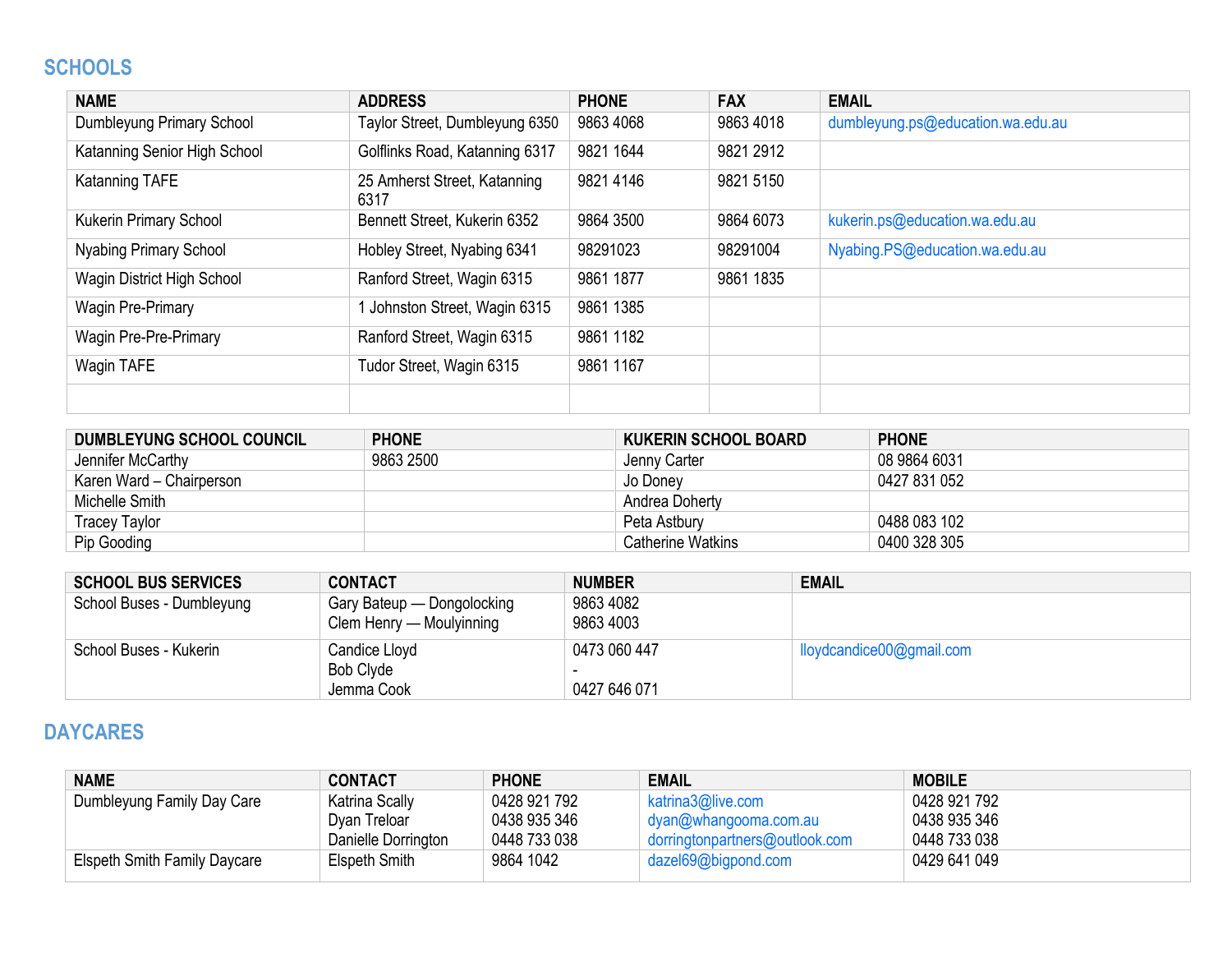#### **CHURCHES**

| <b>DENOMINATION</b>   | <b>CONTACT</b>     | <b>PHONE</b> | <b>DENOMINATION</b>  | <b>CONTACT</b> | <b>PHONE</b> |
|-----------------------|--------------------|--------------|----------------------|----------------|--------------|
| Anglican – Dumbleyung | Dale & Terri Lloyd | 9863 4063    | Catholic - Kukerin   | Amanda Nenke   | 9864 6024    |
| Anglican - Kukerin    | Lorna Davidson     | 9864 1055    | Uniting – Dumbleyung | Sue McDougall  | 9823 5035    |
| Catholic - Dumbleyung | Meryn Clune        | 0428 637 200 | Uniting – Kukerin    | Greg Mycock    | 9864 7896    |

#### **SPORTING ORGANISATIONS**

| <b>ORGANISATION</b>     | <b>PRESIDENT</b>    | <b>PHONE</b> | <b>POSTAL</b>   | <b>SECRETARY</b>     | <b>PHONE</b> | <b>EMAIL</b>                    | <b>POSTAL</b>         |
|-------------------------|---------------------|--------------|-----------------|----------------------|--------------|---------------------------------|-----------------------|
|                         |                     |              | <b>ADDRESS</b>  |                      |              |                                 | <b>ADDRESS</b>        |
| Dumbleyung Darts Club   | <b>Ricky Mott</b>   | 0428210481   | C/- Post Office |                      |              | dumbleyungnews@bigpond.com      | C/- Post Office       |
|                         |                     |              | Dumbleyung 6350 |                      |              |                                 | Dumbleyung 6350       |
| Dumbleyung Fishing      | Lee Smith           | 0427 637     | PO Box 28       | M Ball               | 0438 637 234 |                                 |                       |
| Club                    |                     | 242          | Dumbleyung 6350 |                      |              |                                 |                       |
| Dumbleyung Gymnastics   | Chelsea Mott        | 0400 948     | PO Box 87       | Amy King             | 0430 022 065 | dumbleyunggymclub@gmail.com     | PO Box 18             |
| Club                    |                     | 957          | Dumbleyung 6350 |                      |              | olmott@gmail.com                | Kukerin WA 6352       |
| Dumbleyung Hockey       | Dale Cronin         | 9863 4320    | PO Box 25       | Ylana Shepherd       | 0472 648 189 | sunshinehouse@westnet.com.au    | <b>PO Box 126</b>     |
| Club                    |                     |              | Dumbleyung 6350 |                      |              | dumbhockey1@gmail.com           | Dumbleyung 6350       |
| Dumbleyung Lawn Bowls   | Karen Ward          | 9863 4155    | C/- Post Office | Helen Gooding        | 9863 4388    | mlhigooding@bigpond.com         | C/- Post Office       |
|                         |                     |              | Dumbleyung 6350 |                      |              |                                 | Dumbleyung 6350       |
| Dumbleyung Netball Club | <b>Roisin Ball</b>  |              | PO Box 95       | Clare Ward           | 0429 611 333 | dumbleyungnc@gmail.com          | PO Box 95             |
| <b>Inc</b>              |                     |              | Dumbleyung 6350 |                      |              |                                 | Dumbleyung 6350       |
| Dumbleyung Squash       | Shire of            | 9863 4012    | PO Box 99       | Keys: Roadhouse      | 9863 4072    | ceo@dumbleyung.wa.gov.au        | <b>Absolon Street</b> |
| Courts                  | Dumbleyung          |              | Dumbleyung 6350 |                      |              |                                 | Dumbleyung 6350       |
| Dumbleyung Swimming     | Beth Bartram        | 9863 4113    | PO Box 43       | <b>Tracey Taylor</b> | 0475 024 288 | spock11@bigpond.com             |                       |
| Club                    |                     |              | Dumbleyung 6350 |                      |              | tankrock7@bigpond.com           |                       |
| Dumbleyung Tennis Club  | Jamie Dare          | 9822 7023    |                 | Megan Henry          | 0427 634 008 | meegshenry@bigpond.com          |                       |
| Dust & Tulle Dance      | Karen Faulkner      | 9864 7894    |                 | Jo Doney             | 9883 1052    | cj.doney@bigpond.com            |                       |
| School                  |                     |              |                 |                      |              | karen_faulkner@telstra.com.au   |                       |
| Kukerin Dumbleyung      | Dame Leo            | 9864 6029    | PO Box 61       |                      |              | disileo@bordernet.com.au        |                       |
| <b>Cricket Club</b>     |                     |              | Kukerin 6352    |                      |              |                                 |                       |
| Kukerin/Dumbleyung      | Kim Gooding         | 0427 832026  | 129 Gate Road,  | Kim Gooding          | 0427 832 026 | kukerindumbleyungfc@live.com.au | C/- Post Office       |
| <b>Football Club</b>    |                     |              | Dumbleyung 6350 |                      |              |                                 | Kukerin 6352          |
| Kukerin Golf Club       | <b>Graeme Smith</b> | 9864 6099    |                 |                      |              | Debsmith59@hotmail.com          |                       |
| Kukerin Lawn Bowls      | Matthew King        | 9864 7895    | PO Box 18       | <b>Bev Davidson</b>  | 9883 1030    | beverleydavidson@bigpond.com    | C/- Post Office       |
|                         |                     |              | Kukerin 6352    |                      |              |                                 | Tincurrin 6361        |
| Kukerin Pistol Club     | <b>Steve Marris</b> | 0427183299   |                 | Tai Bell             | 0457 588 340 | ssmarris@westnet.com.au         | PO Box 33             |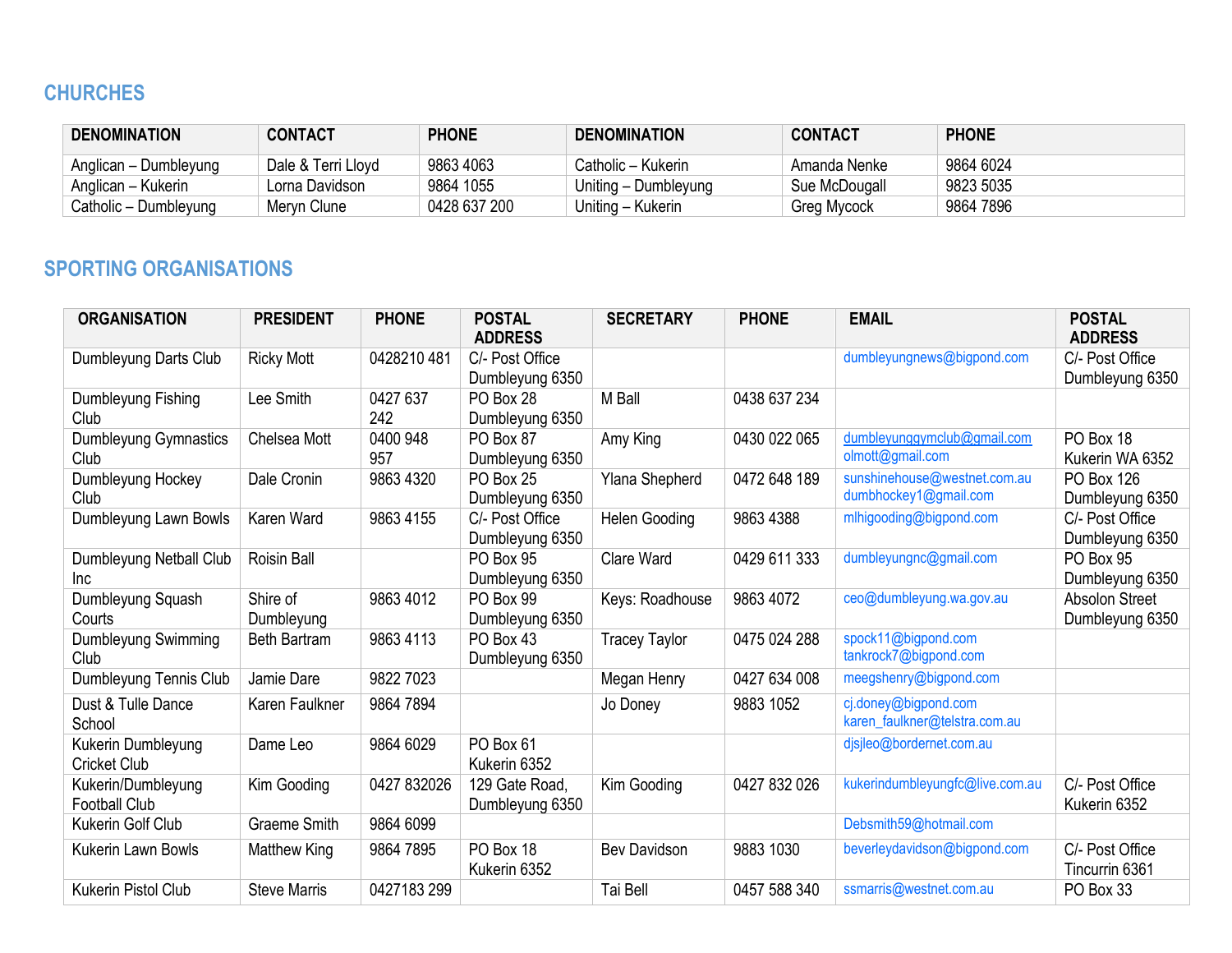|                               |               |                 |                           |                     |              |                              | Kukerin 6352                    |
|-------------------------------|---------------|-----------------|---------------------------|---------------------|--------------|------------------------------|---------------------------------|
| Kukerin Tennis Club           | Paul King     | 0428 509<br>032 | PO Box 18<br>Kukerin 6352 | <b>Tracy Taylor</b> | 0475 024 288 | spock11@bigpond.com          | C/- Post Office<br>Kukerin 6352 |
| Lake Grace - Kukerin          | Michelle      | 0427 637        | 8 Manser Street           | Danielle            | 0477 566 277 | lgkhockeyclub@outlook.com.au | PO Box 180                      |
| Hockey Club                   | Gooding       | 221             | Kukerin 6352              | Drummond-Hay        |              |                              | Lake Grace 6353                 |
| Lakeview Golf Club            | Eric Gossage  | 0428 646        | C/- Post Office           | Margie Ward         | 0408 928 974 | Lakeview.Dyg@gmail.com       | PO Box 13                       |
|                               |               | 013             | Dumbleyung 6350           |                     |              |                              | Dumbleyung 6350                 |
| <b>Tarin Rock Tennis Club</b> | Ross Robinson | 9864 9038       |                           | Wendy O'Neill       | 9864 9040    | jenakora@bigpond.com         | PO Box 55                       |
|                               |               |                 |                           |                     |              |                              | Lake Grace 6353                 |

# **SPORTING COMPLEXES**

| <b>COMPLEX</b>                          | <b>PHONE</b>                       | <b>COMPLEX</b> | <b>PHONE</b> |
|-----------------------------------------|------------------------------------|----------------|--------------|
| Kukerin Golf Club                       | 9864 6020                          |                |              |
| Lakeview Golf Club                      | 9863 4174                          |                |              |
| Nenke Park Pavillion                    | 0457 024 288 - Tracy Taylor        |                |              |
| <b>Stubbs Park Pavillion - Bookings</b> | 9863 4154 - Dumbleyung Ag Supplies |                |              |

#### **COMMUNITY ORGANISATIONS/GROUPS**

| <b>ORGANISATION</b>                                          | <b>PRESIDENT</b><br>/ CONTACT                | <b>PHONE</b>                 | <b>POSTAL</b><br><b>ADDRESS</b> | <b>SECRETARY/</b><br><b>CONTACT</b> | <b>PHONE</b> | <b>EMAIL</b>                                     | <b>POSTAL</b><br><b>ADDRESS</b> |
|--------------------------------------------------------------|----------------------------------------------|------------------------------|---------------------------------|-------------------------------------|--------------|--------------------------------------------------|---------------------------------|
| <b>Book Club</b>                                             | Joy Angwin                                   | 043 7637 297                 | PO Box 82<br>Dumbleyung 6350    | Julie Ramm                          | 0429 642 014 |                                                  | PO Box 65<br>Dumbleyung 6350    |
| <b>Central Great Southern Zone</b><br>WA Farmers' Federation | Sue<br>McDougall                             | 9823 5035                    |                                 |                                     |              |                                                  |                                 |
| <b>Community Health Nurse</b>                                | Pia Lambert                                  |                              |                                 |                                     |              | Pia.lambert@health.wa.gov.au                     |                                 |
| Diamonds in the Wheatbelt<br>Dance classes                   | Janelle<br><b>Bairstow</b><br>Pip<br>Gooding | 0414 017 551<br>0427 514 580 |                                 | Co-ordinator                        |              | Diamondsinthewheatbelt@gmail.<br>com             |                                 |
| <b>Dumbleyung Community</b><br><b>Resource Centre</b>        | Megan<br>Marshall                            | 9863 4829                    |                                 |                                     |              | admin@dumbleyungcrc.com                          |                                 |
| Dumbleyung Events<br>Committee                               | Heather<br>Wright                            | 0428 632 742                 | PO Box 68<br>Dumbleyung 6350    | Amy Knight                          |              | khwright@wn.com.au<br>dumbleyungevents@gmail.com |                                 |
| Dumbleyung Hospital<br>Auxiliary                             |                                              |                              |                                 | Helen<br><b>Bairstow</b>            | 9863 4131    |                                                  | 491 Wards Rd<br>Dumbleyung 6350 |
| Dumbleyung LCDC & Zone                                       | <b>Todd Gray</b>                             | 0429 986 410                 | PO Box 46<br>Dumbleyung 6350    | Claudia<br>Hadlow                   | 9863 4225    | landcare@dumbleyung.wa.gov.a<br>u                | PO Box 99<br>Dumbleyung 6350    |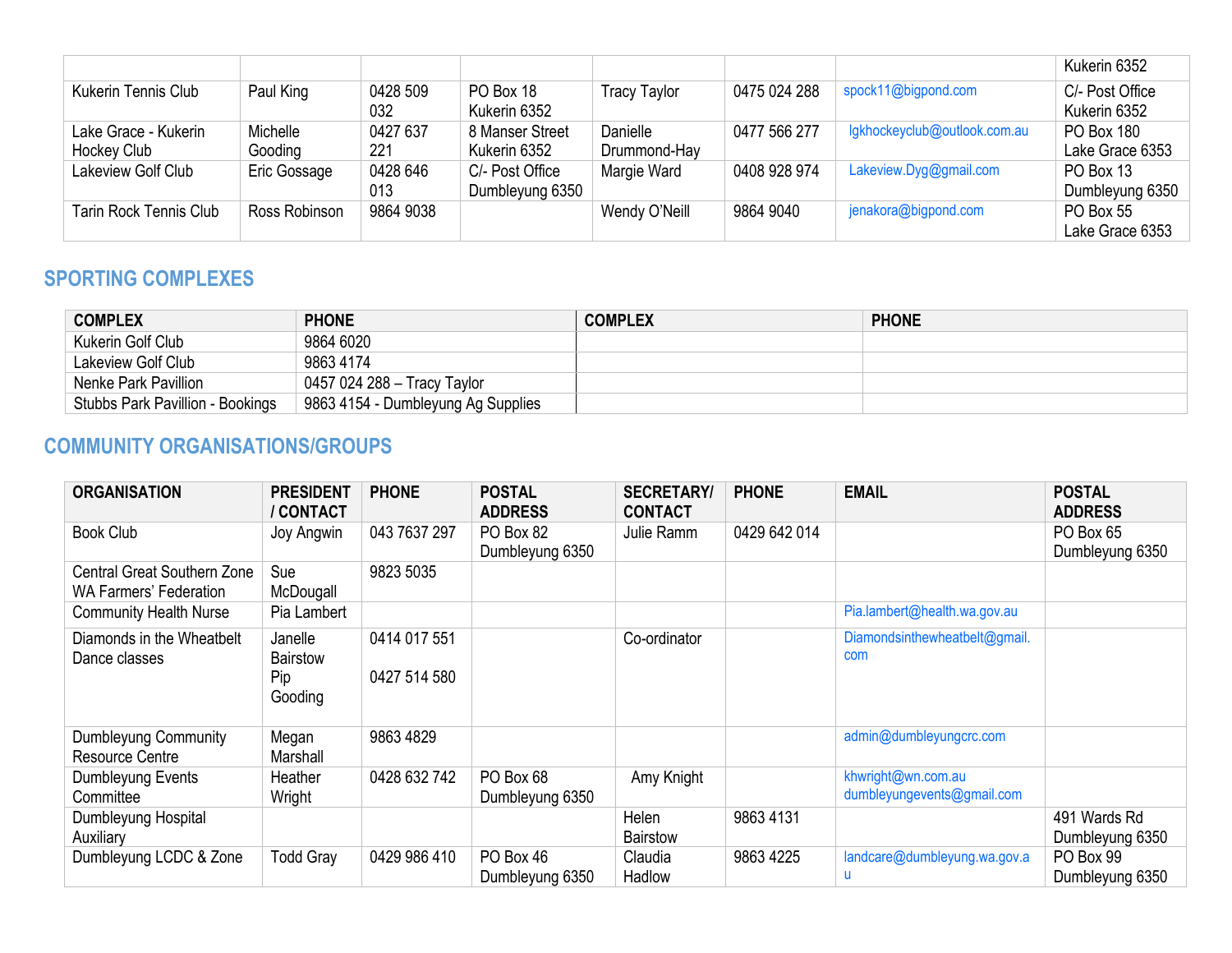| Dumbleyung Men's Shed                                       | Bob Hannah               | 0417 183 873 | 25 Taylor Street<br>Dumbleyung 6350    | Graham<br>Wilson     | 0428 492 635 | dumbleyungnews@bigpond.com                              | PO Box 8<br>Dumbleyung 6350          |
|-------------------------------------------------------------|--------------------------|--------------|----------------------------------------|----------------------|--------------|---------------------------------------------------------|--------------------------------------|
| Dumbleyung P & C                                            | Candice<br>Ward          | 9863 4206    | 48 Bairstow Street,<br>Dumbleyung 6350 | Michelle Smith       | 0428 990 503 | leemichelle6@bigpond.com                                | PO Box 28<br>Dumbleyung 6350         |
| Dumbleyung Playgroup                                        | Candice<br>Ward          | 9863 4206    | 48 Bairstow St,<br>Dumbleyung 6350     | Ylana<br>Shepherd    | 0472 648 189 |                                                         |                                      |
| Dumbleyung Theatre Club                                     | Tara                     | 0427 333 171 | <b>PO Box 144</b><br>Dumbleyung 6350   | Janelle              | 0414 017 551 | tabasper@gmail.com<br>reganandjanellebairstow@gmail.com | <b>PO Box 144</b><br>Dumbleyung 6350 |
| Dumbleyung Garden Club                                      | Helen<br><b>Bairstow</b> | 9863 4131    | 491 Wards Road<br>Dumbleyung           |                      |              | cliftonfarm@outlook.com                                 |                                      |
| Kukerin Agricultural Society                                | John<br>Davidson         | 0429 831 030 | C/- Post Office<br>Kukerin             | <b>Emily Edwards</b> | 9863 4012    | kukerinagsociety@gmail.com                              | PO Box 148<br>Dumbleyung             |
| Kukerin Health Auxiliary                                    | Graeme<br>Smith          | 9864 6099    | Donside Kukerin                        | Deb Doney            | 9864 7899    |                                                         | C/- Post Office<br>Kukerin 6352      |
| Kukerin P & C                                               | Greg<br><b>Mycock</b>    | 9864 7896    |                                        | Lisa Gray            | 9864 1032    |                                                         |                                      |
| Kukerin Playgroup                                           | Amanda<br>Davidson       | 9864 1003    | Post Office<br>Tincurrin               | Jess Davidson        | 0430 083 548 |                                                         |                                      |
| <b>RSL Dumbleyung</b>                                       | Stephen<br>Hughes        | 9863 7214    | PO Box 85<br>Dumbleyung                | Justine<br>Hughes    | 98637 214    | dixonhillfarming@gmail.com                              | PO Box 85<br>Dumbleyung 6350         |
| St John Ambulance<br>Dumbleyung/Kukerin                     | Rodney<br>Frost          | 9863 7212    | C/- Post Office<br>Dumbleyung          | Louisa Dare          | 9822 7023    | darefarming@bigpond.com                                 | C/- Post Office<br>Dumbleyung 6350   |
| St John the Baptist Catholic<br><b>Church Guild</b>         | Meryn Clune              | 9863 7292    | PO Box 100<br>Dumbleyung               |                      |              |                                                         |                                      |
| Stubbs Park Board of<br>Management                          | Scott Jefferis           | 0429 929 964 | C/- Post Office<br>Dumbleyung          | Jamie Frost          | 9863 7212    | scott.jefferis@nutrient.com.au                          | C/- Post Office<br>Dumbleyung 6350   |
| Wagin & Districts Stud Stock<br><b>Breeders Association</b> | <b>Phil Bairstow</b>     | 9863 4116    | PO Box 82<br>Dumbleyung                | Jill Clarke          | 9822 7027    | kantara@skymesh.com.au                                  | PO Box 38<br>Dumbleyung 6350         |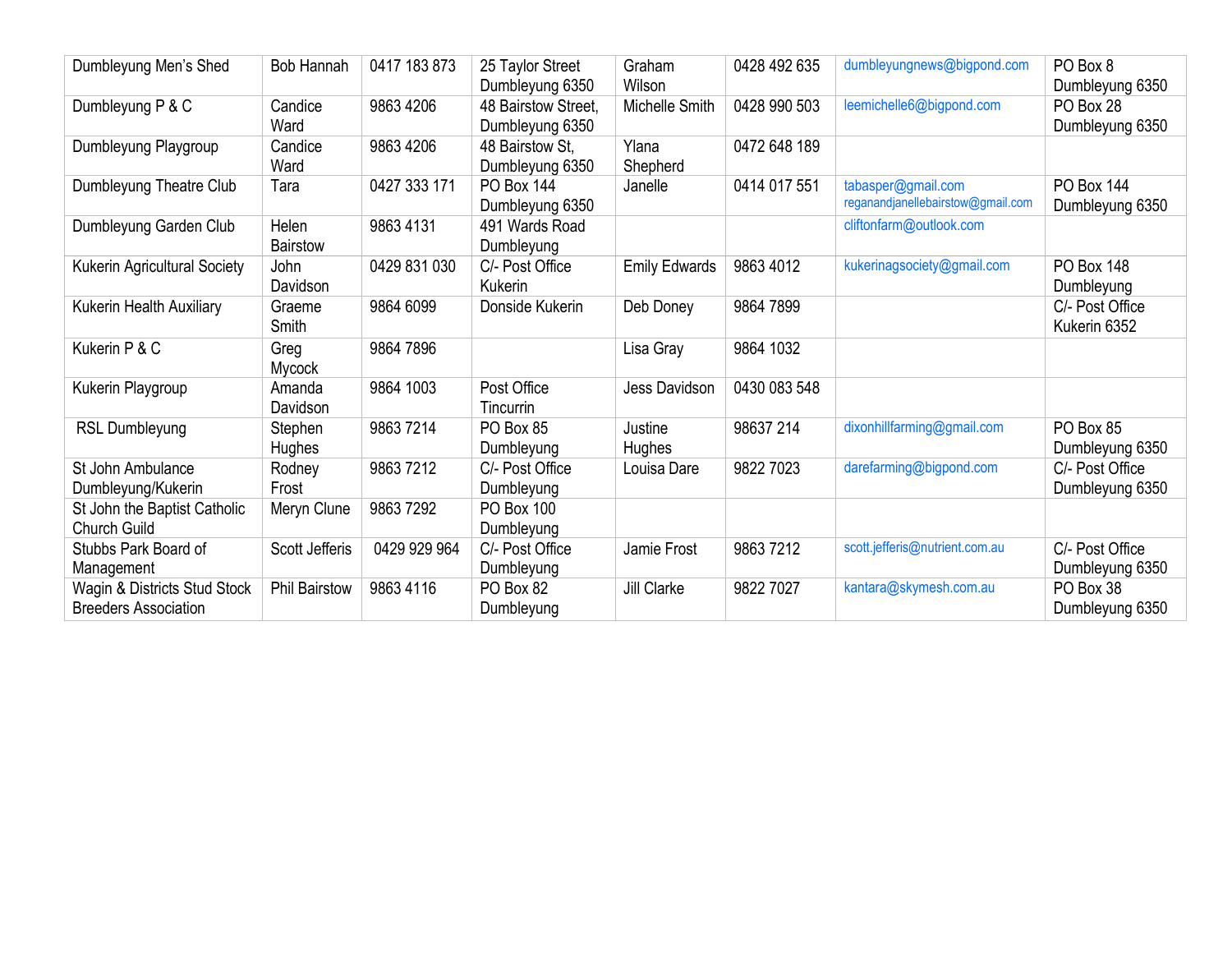#### **LOCAL BUSINESSES**

| <b>ACCOMMODATION</b>                               | <b>CONTACT</b>                                | <b>PHONE</b>           | <b>EMAIL</b>                   | <b>MOBILE</b>                             |
|----------------------------------------------------|-----------------------------------------------|------------------------|--------------------------------|-------------------------------------------|
| Dumbleyung Caravan Park &<br><b>Bluebird Lodge</b> | Norma & Neil Bailey                           | 0458 851 709           |                                |                                           |
| Campbell Cottages & Short-Term<br>Accommodation    | <b>Shire Administration Office</b>            | 9863 4012              | enquiries@dumbleyung.wa.gov.au |                                           |
| Grande Olde' Dumbleyung Inn                        | Peter Bedford                                 | 9863 4817              | sturford3657@bigpond.com       | 0427 157 151                              |
| Kukerin Caravan Park                               | <b>Kukerin General</b><br>Store/Kukerin Hotel | 9864 6044<br>9864 6338 |                                |                                           |
| Kukerin Hotel                                      | Robert Clyde                                  | 9864 6338              | Mr.robert.clyde@gmail.com      | 0418 560 340                              |
| Mary's Farm Cottages                               | Michael & Mary Nenke                          | 9864 6054              | info@marysfarmcottages.com.au  | 0427 646 054<br>0429 646 054              |
| Taylor St Bed & Breakfast                          | Helen & Malcolm Gooding                       | 9863 4388              |                                | 0438 660 086                              |
| <b>FOOD OUTLETS</b>                                | <b>CONTACT</b>                                | <b>PHONE</b>           | <b>EMAIL</b>                   | <b>MOBILE</b>                             |
| Salt Bush Café Dumbleyung                          | <b>Tania Wirth</b>                            | 9863 4829              | hessegirl@icloud.com           | 0459 635 638                              |
| Cambinata Yabbies                                  | Michael & Mary Nenke                          | 9864 6054              | cambinatayabbies@bigpond.com   | 0427 646 054 - lan<br>0414 953 674 - Mary |
| Dumbleyung District Club Inc                       | Stephen Hughes                                | 9863 4106              | mila.balcombe@westnet.com.au   | 0429 634 092 - Mila                       |
| Dumbleyung Roadhouse                               | Ricky & Vicki Noble                           | 9863 4072              | dumroadhouse@hotmail.com       |                                           |
| Grande Olde' Dumbleyung Inn                        | Peter Bedford                                 | 9863 4817              | sturford3657@bigpond.com       | 0427 157 151                              |
| <b>Kukerin Hotel</b>                               | Robert Clyde                                  | 9864 6338              | Mr.robert.clyde@gmail.com      | 0418 560 340                              |
| Olde' Village Wares<br>(Secret Garden)             | Evonne Dean (Eve)                             | 9863 4836              |                                |                                           |
| <b>FUEL &amp; TRANSPORT</b>                        | <b>CONTACT</b>                                | <b>PHONE</b>           | <b>EMAIL</b>                   | <b>MOBILE</b>                             |
| Dumbleyung Roadhouse                               | Ricky & Vicki Noble                           | 9863 4072              | dumroadhouse@hotmail.com       |                                           |
| Dumbleyung Transport                               | Darran Bairstow                               | 9863 4447              | dumbleyungtrans@bigpond.com    | 0427 950 583                              |
| <b>Flexitrans Transport</b>                        | Darran and Carmen<br><b>Bairstow</b>          | 98634 447              | flexitrans@bigpond.com         | 0427 950 583                              |
| Wishbone Transport                                 | Raymond & Julie Justins                       | 9863 4065              | wishbonetrans@bigpond.com      | 0427 634 065                              |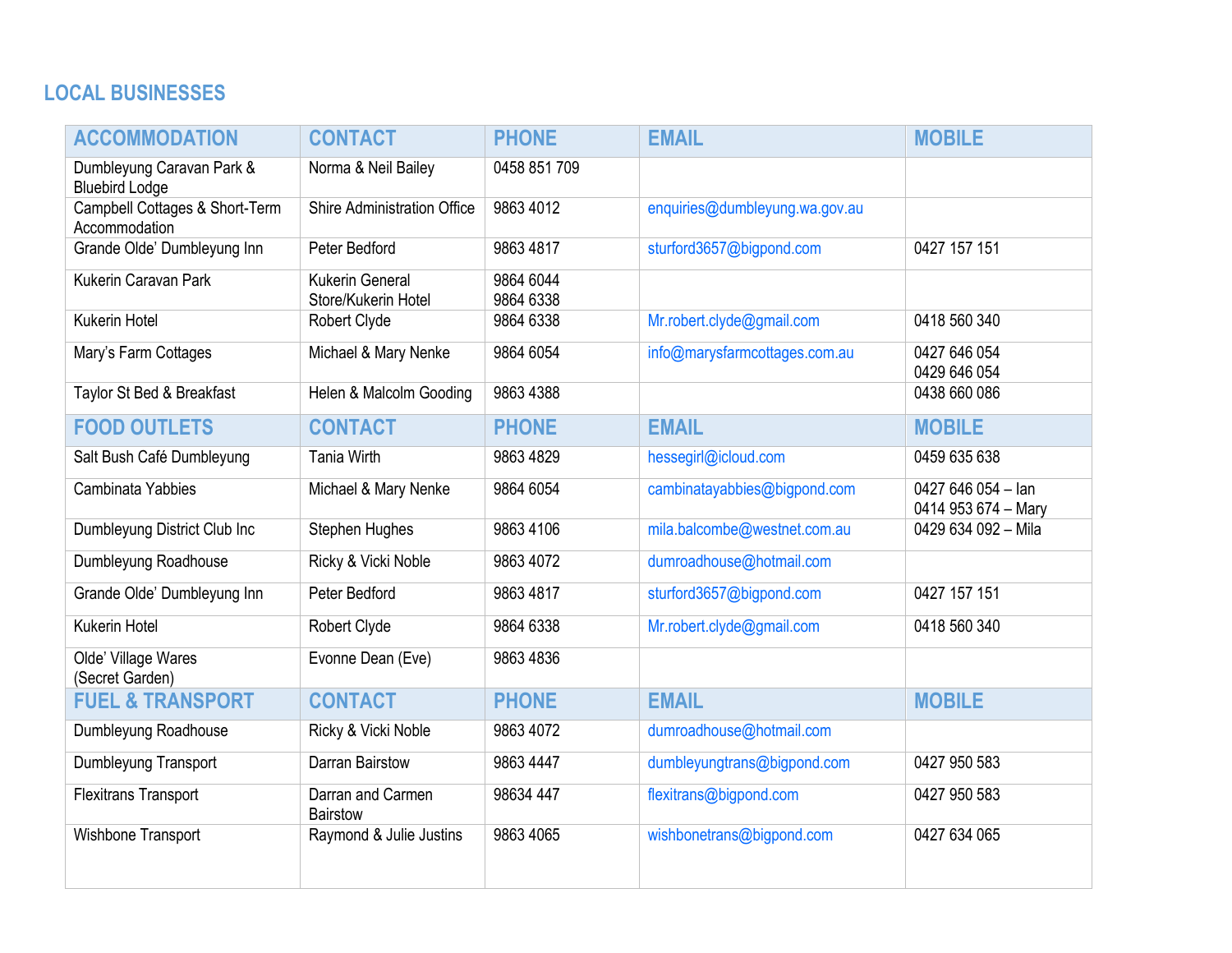| <b>GENERAL STORES &amp;</b><br><b>SUPPLIES</b>             | <b>CONTACT</b>                     | <b>PHONE</b> | <b>EMAIL</b>                                        | <b>MOBILE</b>                                 |
|------------------------------------------------------------|------------------------------------|--------------|-----------------------------------------------------|-----------------------------------------------|
| Dumbleyung General Store & Post<br>Office                  | Amy Knight<br>Jeanne Hudson        | 9863 4101    | dumbleyunggeneralstore@gmail.com                    |                                               |
| Eden Valley Bio-Dynamic Produce                            | JR Lloyd & Sons                    | 9863 4129    | edenvalley@wn.com.au                                |                                               |
| Dumbleyung Roadhouse                                       | Ricky & Vicki Noble                | 9863 4072    | dumroadhouse@hotmail.com                            |                                               |
| Kukerin General Store & Post<br>Office                     | Kim & Michelle Gooding             | 9864 6044    | mcgooding@kukerinrs.com.au                          | 0427 637 221                                  |
| <b>Kukerin Rural Services</b>                              | Kim Gooding<br>Ben Hall            | 9864 6010    | kgooding@kukerinrs.com.au                           | 0427 832 026<br>0427 313 064                  |
| <b>HAIR/BEAUTY &amp;</b><br><b>TOURISM</b>                 | <b>CONTACT</b>                     | <b>PHONE</b> | <b>EMAIL</b>                                        | <b>MOBILE</b>                                 |
| Cambinata Yabbies                                          | Michael & Mary Nenke               | 9864 6054    | cambinatayabbies@bigpond.com                        | 0427 646 054 - lan<br>0414 953 674 - Mary     |
| Emu Essence / Watpow Emus<br>Website:www.emuessence.com.au | Jeff & Catherine Watkins           | 9864 6046    | watpowlegends@activ8.net.au                         | 0429 986 460<br>0400 328 305                  |
| Jodie's Junk Art                                           | Jodie                              | 0428 647 919 | silver@bordernet.com.au<br>www.jodiesjunkart.com.au |                                               |
| Scally Art                                                 | <b>Kerry Scally</b>                | 9863 4234    | ScallyArt@bigpond.com                               | 0419 956 156                                  |
| Sniptrix Hair Salon                                        | Cassy Edwards                      | 9863 4144    | shaneandcassy@bigpond.com                           |                                               |
| <b>Wuddi Cultural Tours</b>                                | Ann and Grant Riley                | 0476 88 139  | wudditours@gmail.com                                | 0476 646 766                                  |
| <b>TRADE SERVICES</b>                                      | <b>CONTACT</b>                     | <b>PHONE</b> | <b>EMAIL</b>                                        | <b>MOBILE</b>                                 |
| <b>Broadacre Automotive</b>                                | Caleb Murray                       | 0475 521 563 | broadacreautoelectrics@gmail.com                    |                                               |
| Dongolocking Auto Electrics and<br>Air-Conditioning        | Lachlan Ward                       | 0429 641 551 | Lachlanward1997@gmail.com                           |                                               |
| Dongolocking Plumbing and Gas                              | <b>Malcolm Roberts</b>             | 9864 1018    | malcolmroberts@westnet.com.au                       | 0429 232 987                                  |
| D&T Window Cleaning                                        | Dylan                              | 0420 433 234 | dntwindowcleaning@outlook.com                       |                                               |
| <b>DPT Picture Framing</b>                                 | Di Treloar                         | 9864 6061    | treloar@whangooma.com.au                            |                                               |
| Dumbleyung Ag Supplies                                     | Scott Jefferis & Hanna<br>Chiswell | 9863 4154    | scott.jefferis@nutrien.com.au                       | 0429 929 964 - Scott<br>0419 184 906 - Hannah |
| Dumbleyung Earthmoving & Plant<br>Hire                     | Shane Edwards                      | 9863 4442    | shaneandcassy@bigpond.com.au                        | 0428 641 043                                  |
| Dumbleyung Engineering &<br>Supplies                       | Nick Green                         | 9863 4080    | dumbleyungeng@bigpond.com                           | 0447 604 190                                  |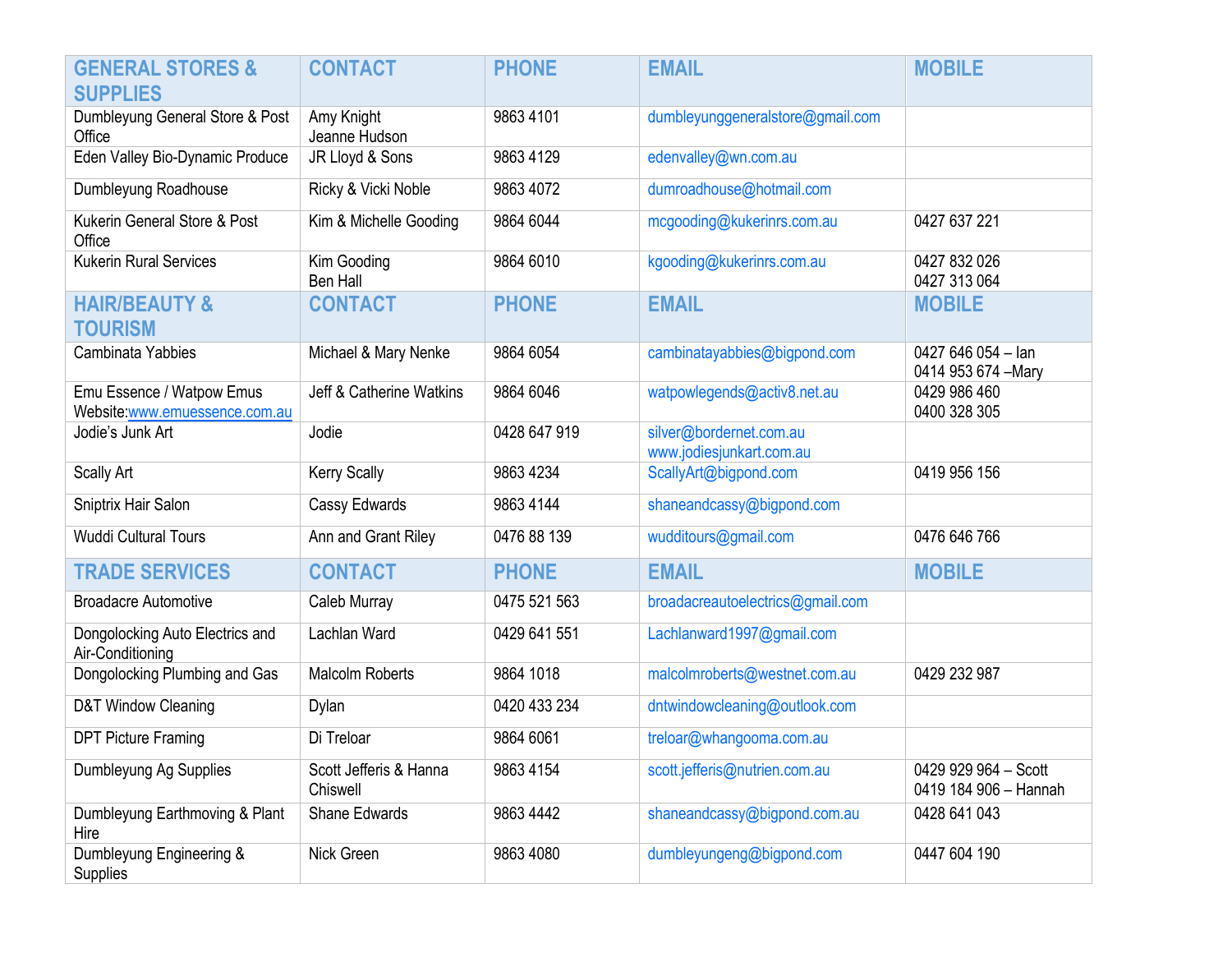| Farmers Centre (1978) Pty Ltd                | Shane Ramm                   | 9863 4004    | shane@farmerscentre1978.com.au                    | 0438 961 314                                 |
|----------------------------------------------|------------------------------|--------------|---------------------------------------------------|----------------------------------------------|
| <b>GS Mobile Mechanical Services</b>         | Paul Wheeler                 | 9864 6262    | gsmobilem@bigpond.com                             | 0437 204 909                                 |
| Gyprock & Roll - Handy Man                   | Johnny Taylor                | 0438 950 045 |                                                   |                                              |
| <b>Hall Electrical and Data Services</b>     | Shane Hall & Tegan<br>Murray |              | shane.tegan@bigpond.com                           | 0429 958 865 - Shane<br>0427 832 070 - Tegan |
| Henry, Clem - Shearing<br>Contractor         | Clem Henry                   | 9863 4003    |                                                   | 0427 634 003                                 |
| Hudson, MW & JM - Builder                    | Murray Hudson                | 9863 4165    | jeanne-hudson@bigpond.com                         | 0429 801 812                                 |
| JP&NL Taylor Ceilings & more                 | Jonny                        | 0438 950 045 | jpnltaylor@yahoo.com                              | 0438 950 045                                 |
| <b>Kukerin Shade Sheds</b>                   | Damion & Susi Leo            |              | djsjleo@bordernet.com.au<br>www.shadesheds.com.au | 0427 646 043 - Damion                        |
| Lawn Mowing & Gardening                      | Gavin Prendergast            | 0433 708 356 | gavin.prendergast@bigpond.com                     |                                              |
| <b>Prompt Safety Solutions</b>               | Steve Taylor                 | Dumbleyung   | stevetaylor@highway1.com.au                       | 0417 907 512                                 |
| <b>TLC Tree Services</b>                     | <b>Terry Paine</b>           |              |                                                   | 0438 660 086                                 |
| Wagin Gas Electrics                          | <b>Phil Sprigg</b>           | 9861 1409    |                                                   | 0417 957279                                  |
| <b>Watkins Plumbing</b>                      | Craig Watkins                | 9821 1809    |                                                   | 0428 825 415                                 |
| Welderbeast - heavy duty welding<br>services | Sheldon Taylor               | 0409 893 328 | Shelds_1@hotmail.com                              |                                              |
| <b>Wheatbelt Shade and Canvas</b><br>Work    | Chris Cooke                  | 0419 936 770 |                                                   |                                              |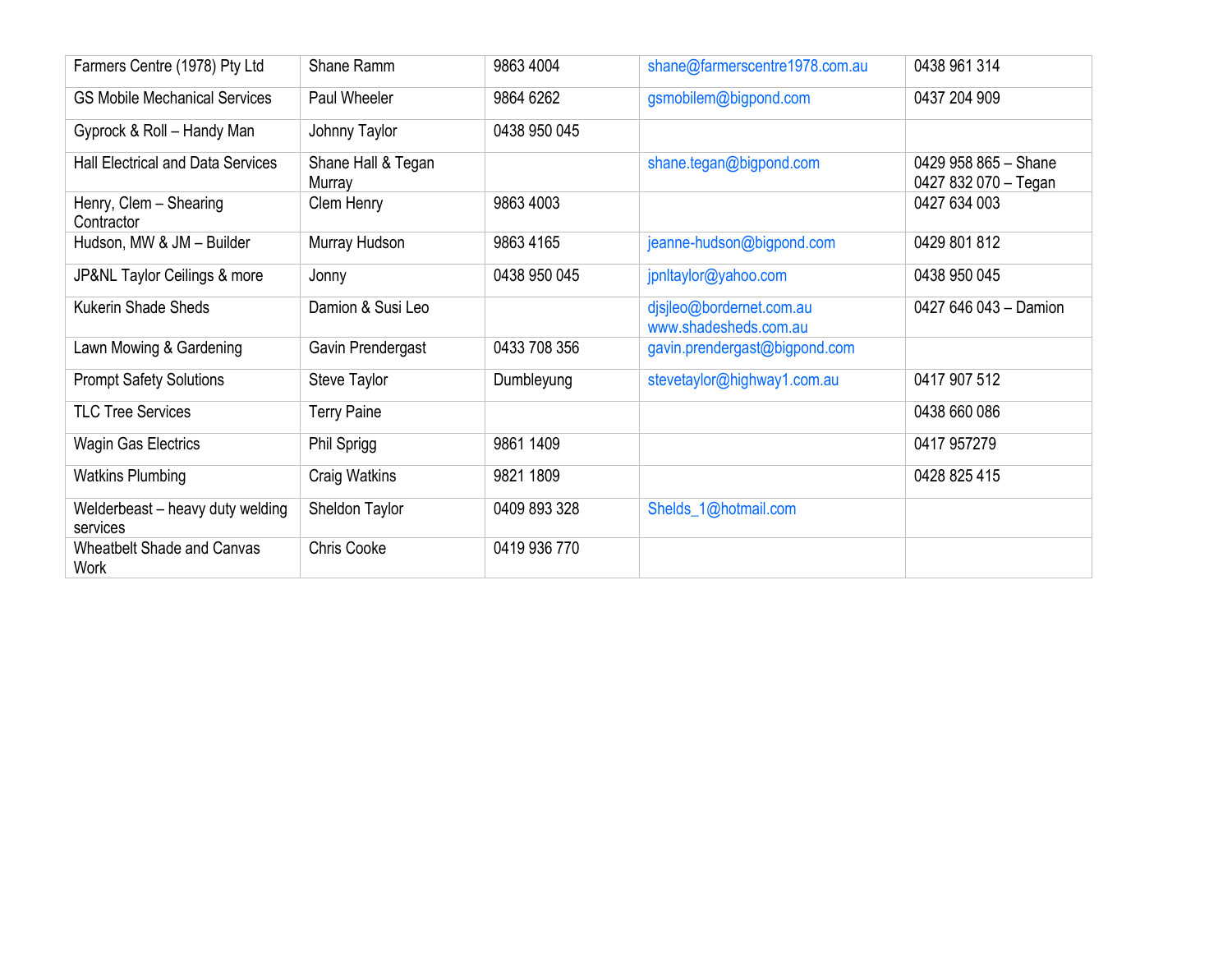| <b>SURNAME</b>   | INIT.             | <b>ADDRESS</b>                               | <b>POSTAL</b>                | <b>PHONE</b>              | <b>MOBILE</b>                                | TWO-<br><b>WAY</b> | <b>EMAIL</b>                 |
|------------------|-------------------|----------------------------------------------|------------------------------|---------------------------|----------------------------------------------|--------------------|------------------------------|
| <b>ADAMS</b>     | JL &<br><b>DK</b> | 558 Merilup Road,<br>Merilup 6352            | PO Box 31<br>Kukerin 6352    | 9864 6080                 | Jon: 0427 646 080<br>Dot: 0428 646 080       | 25                 | jonanddot558@iinet.net.au    |
| <b>ADAMS</b>     | B                 | 558 Merilup Road,<br>Merilup 6352            | PO Box 31<br>Kukerin 6352    |                           | 0428 770 862                                 |                    | briony_93@live.com.au        |
| <b>ADAMS</b>     | MG &<br>AM        | 18 Bath Street.<br>Kukerin 6352              | PO Box 64<br>Kukerin 6352    | 9864 6034<br>0409 310 732 | Mick: 0427 646 105<br>Alex: 0429 948 204     |                    | mickalex@westnet.com.au      |
| ADAMS/ROSE       | M&B               | Stanley Hill,<br>Dumbleyung 6350             |                              | 9864 2092                 | Mal: 0421 974 520                            |                    |                              |
| <b>ADAMS</b>     | PW &<br>LF        | 57 Giblett Road,<br>Merilup 6352             | PO Box 31<br>Kukerin 6352    | 9864 2040                 |                                              |                    |                              |
| <b>ADAMS</b>     | T                 | 910 Merilup Road,<br>Merilup 6352            | PO Box 31<br>Kukerin 6352    | 9864 6105                 | 0428 646 105                                 | 25                 |                              |
| <b>ALLAN</b>     | D&M               | 11/501 McIntyre Street,<br>Dumbleyung 6350   |                              |                           | 0427 929 027                                 |                    |                              |
| <b>ALEXANDER</b> | P                 | 98 Taylor Street,<br>Dumbleyung 6350         |                              |                           | 0404 903 857                                 |                    |                              |
| <b>ANGWIN</b>    | J                 | 3567 Dongolocking Road,<br>Wagin 6315        |                              |                           | Jake: 0448 620 503<br>Casey: 0428 997 972    |                    |                              |
| <b>ANGWIN</b>    | S&J               | 3567 Dongolocking Road,<br>Wagin 6315        |                              | 9863 7209                 | Scott: 0428 637 209<br>Joy: 0437 637 297     | 34                 | jangwin@bigpond.com          |
| <b>ANGWIN</b>    | <b>S&amp;T</b>    | <b>RMB 158</b><br>Wagin 6315                 |                              | 9861 6053                 | 0427 616 053                                 | 34                 | warranella@westnet.com.au    |
| <b>ARTHUR</b>    | CC&<br>VJ         | 863, 125 Road,<br>Dumbleyung 6350            |                              | 9864 1095                 | Craig: 0488 319 106                          |                    | valaig@bigpond.com           |
| <b>ATKINS</b>    | M &<br>C          |                                              | PO Box 1693<br>Kununurra     |                           |                                              |                    | michaelatkins525@hotmail.com |
| <b>ATKINS</b>    | R&B               | 200 Cantwells Road,<br>Datatine 6317         | PO Box 70<br>Dumbleyung 6350 | 9864 2053                 | Robbie: 0427 105 446                         | 34                 | bjatkins@hotmail.com         |
| <b>ASTBURY</b>   | W&<br>P           | 104 Fence Road,<br>Harrismith 6361           |                              | 9883 1021                 | Wes: 0427 831 021<br>Peta: 0488 083 102      |                    | wespeta@bigpond.com          |
| <b>BAHR</b>      | <b>CR</b>         | 4708 One Twenty-Nine Rd,<br>Merilup 6352     | PO Box 7<br>Kukerin 6352     | 9864 9049                 |                                              | 24                 |                              |
| <b>BAIRSTOW</b>  | D&C               | 237 Mount Pleasant Road,<br>Nippering 6350   | PO Box 59<br>Dumbleyung 6350 | 9863 4447                 | Darran: 0427 950 583<br>Carmen: 0407 001 440 | 40                 | dumbleyungtrans@bigpond.com  |
| <b>BAIRSTOW</b>  | GJ                | 1284 Dyg/Lake Grace Road,<br>Dumbleyung 6350 | PO Box 75<br>Dumbleyung 6350 | 9863 4177                 | 0428 634 248                                 | 21                 |                              |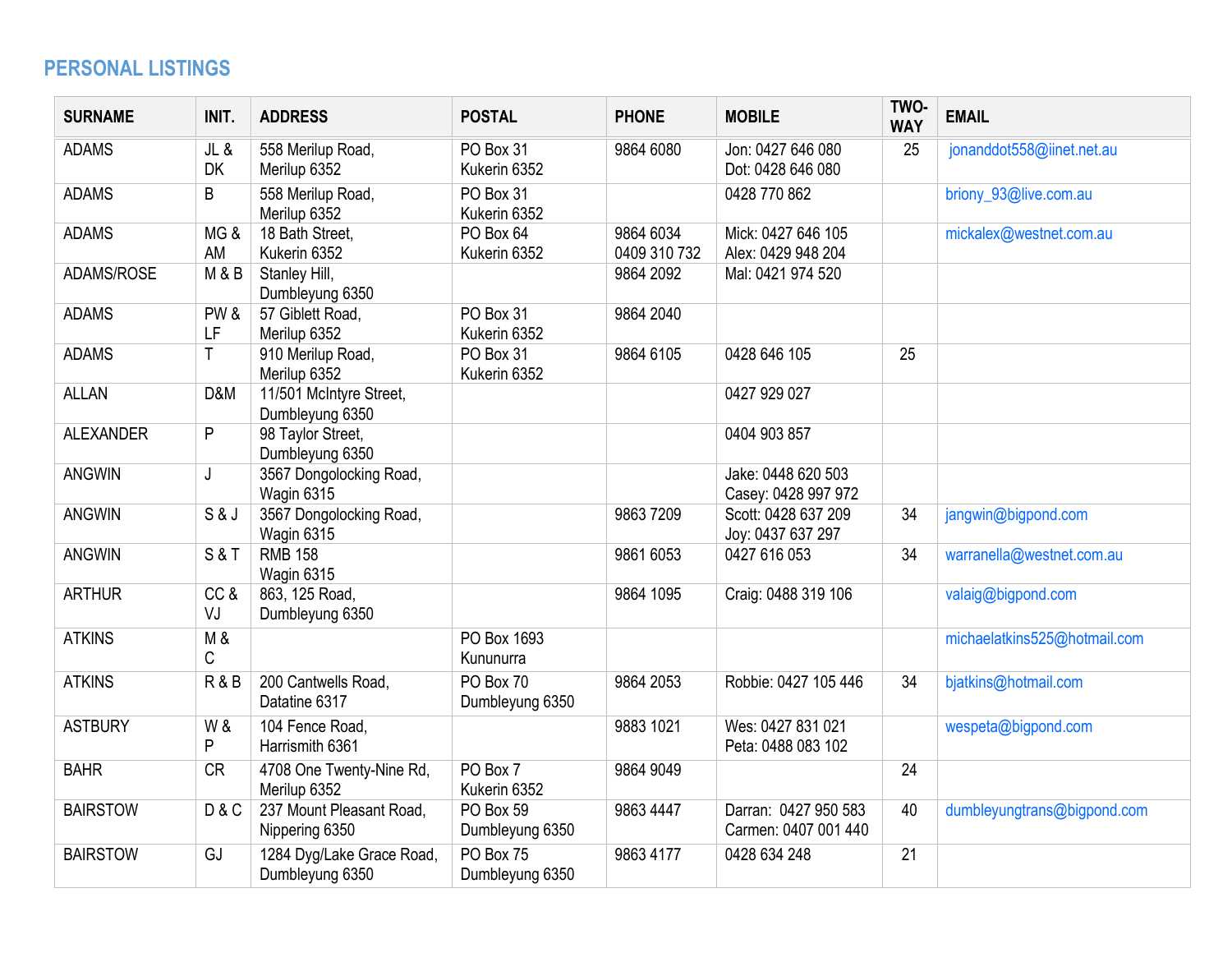| <b>SURNAME</b>  | INIT.               | <b>ADDRESS</b>                                            | <b>POSTAL</b>                 | <b>PHONE</b> | <b>MOBILE</b>                                    | TWO-<br><b>WAY</b> | <b>EMAIL</b>                |
|-----------------|---------------------|-----------------------------------------------------------|-------------------------------|--------------|--------------------------------------------------|--------------------|-----------------------------|
| <b>BAIRSTOW</b> | HW &<br>HA          | 'Clifton Farm'<br>Dumbleyung 6350                         | 491 Wards Road                | 9863 4131    |                                                  | 27                 | cliftonfarm@outlook.com     |
| <b>BAIRSTOW</b> | JR&<br>KJ           | 31 McIntyre Street,<br>Dumbleyung 6350                    | PO Box 96<br>Dumbleyung 6350  | 9863 4024    | 0427 634 010                                     | 11                 |                             |
| <b>BAIRSTOW</b> | P&C                 | 268 Wilson Road,<br>Kudardup 6290                         | 393 Nth Nippering<br>Road     |              | Phillip: 0428 634 116<br>Christine: 0427 634 116 |                    | bairstowpc@bigpond.com      |
| <b>BAIRSTOW</b> | R&J                 | 491 Wards Road,<br>Nippering 6350                         | 240 Temby Rd,<br>Dongolocking | 9863 7207    | Regan: 0428 506 351<br>Janelle: 0414 017 551     |                    | ribairstow86@gmail.com      |
| <b>BALCOMBE</b> | M                   | 30 Taylor Street,<br>Dumbleyung 6350                      |                               | 9863 4092    | Mila: 0429 634 092                               |                    |                             |
| <b>BALL</b>     | CJ &<br><b>JA</b>   | 1533 Tincurrin Road,<br>Dongolocking 6315                 | PO Box 33<br>Dumbleyung 6350  | 9863 7234    | Jacki: 0407 473 195<br>Colin: 0428 637 234       | 27                 | cjball@westnet.com.au       |
| <b>BALL</b>     | G&T                 | 1803 Coomelberrup Road,<br>Datatine 6317                  | PO Box 54<br>Dumbleyung 6350  | 9863 4048    | Glenn: 0407 612 094<br>Tara: 0427 634 048        | 25                 | dumballs1@bigpond.com       |
| <b>BALL</b>     | G & R               |                                                           |                               | 9861 1422    |                                                  |                    |                             |
| <b>BALL</b>     | KW                  | 32 Forrest Street,<br>Wagin Wa 6315                       |                               | 9861 1210    |                                                  |                    |                             |
| <b>BALL</b>     | M &<br>$\mathsf{R}$ | 670 Old Tincurrin Road,<br>Dongolocking 6315              | PO Box 33<br>Dumbleyung 6350  | 9863 7236    | Mark: 0438 637 234<br>Ro: 0488 637 243           |                    | roisinandmarcball@gmail.com |
| <b>BARTRAM</b>  | D & L               | 101 Mt Pleasant Road,<br>Nippering 6350                   | PO box 122<br>Dumbleyung 6350 | 9863 4175    | 0427 634 175                                     | 11                 | tankrock77@bigpond.com      |
| <b>BARTRAM</b>  | L & B               | 3184 Wagin/Dyg Road,<br>Nippering 6350                    | PO Box 43<br>Dumbleyung 6350  | 9863 4113    |                                                  | 11                 | tankrock7@bigpond.com       |
| <b>BARTRAM</b>  | GH&<br><b>TN</b>    | 'Hillside' 4385 Katanning/Dyg<br>Road,<br>Dumbleyung 6350 |                               | 9863 4020    |                                                  |                    |                             |
| <b>BARTRAM</b>  | B                   | Fence Road.<br>Dumbleyung 6350                            |                               |              | Boyd: 0427 717 030                               |                    |                             |
| <b>BATEUP</b>   | G & A               | 34 Taylor Street,<br>Dumbleyung 6350                      |                               | 9863 4082    | Garry: 0427 634 082<br>Aud: 0488 948 354         |                    |                             |
| <b>BAXTER</b>   | T&J                 |                                                           | PO Box 88<br>Wagin 6315       | 9861 1656    | 0428 611 280                                     | 9                  | hiltonpark@westnet.com.au   |
| <b>BAYNES</b>   | V                   | <b>RMB 624</b><br>Katanning 6317                          |                               | 9823 5043    |                                                  |                    |                             |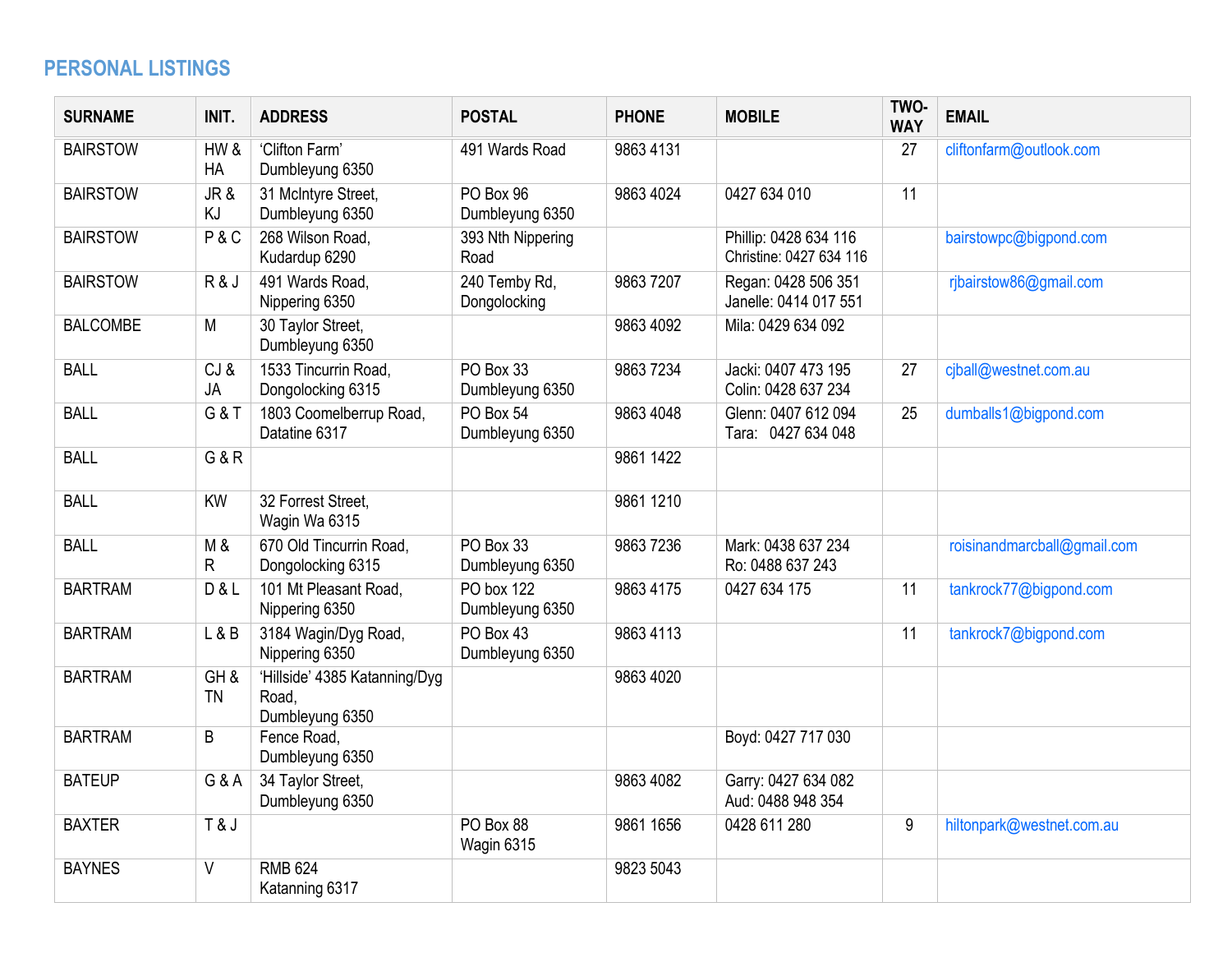| <b>SURNAME</b>                      | INIT.            | <b>ADDRESS</b>                                  | <b>POSTAL</b>                        | <b>PHONE</b> | <b>MOBILE</b>                                 | TWO-<br><b>WAY</b> | <b>EMAIL</b>                 |
|-------------------------------------|------------------|-------------------------------------------------|--------------------------------------|--------------|-----------------------------------------------|--------------------|------------------------------|
| <b>BENNETT</b>                      | JA&<br>SJ        | 94 Home Road,<br>Dumbleyung 6350                | PO Box 120<br>Dumbleyung 6350        | 9863 4127    | James: 0428 317 729<br>Shonel: 0427 543 708   | 39                 | james_shonel@westnet.com.au  |
| <b>BISTON</b>                       | L&J              | 78 Taylor Street,<br>Dumbleyung 6350            |                                      |              | Julie: 0437 849 211                           |                    |                              |
| <b>BOSENBERG</b>                    | A & G            |                                                 | <b>PO Box 274</b><br>Wagin 6315      | 9861 1438    |                                               | 29                 |                              |
| <b>BRACKNELL/</b><br><b>GLEESON</b> | BR&<br><b>SM</b> | 29 Dawson Street.<br>Dumbleyung 6350            | PO Box 18<br>Dumbleyung 6350         | 9863 4315    | Barry: 0487 470 710<br>Shelly: 0488 109 214   | 40                 | shellyg29@bigpond.com        |
| <b>BRAY</b>                         | <b>B&amp;M</b>   | 63 Benbow Street.<br>Dumbleyung 6350            |                                      |              | Bob 0407 075 777<br>Millie 0407 172 240       |                    |                              |
| <b>BROWN</b>                        | P&M              | 'Argyle' 7 Mild Waters Road,<br>Dumbleyung 6350 |                                      | 9863 7226    | Peter: 0429 637 226<br>Michele: 0429 637 228  | 11                 | argyle2@bigpond.com          |
| CAREW-REID                          | M                |                                                 | PO Box 4<br>Dumbleyung 6350          | 9823 5015    | Michelle: 0427 235 016                        | 38                 |                              |
| <b>CHAMBERLAIN</b>                  | CF               | 26 Absolon Street,<br>Dumbleyung 6350           |                                      | 9863 4038    | 0437 354 450                                  |                    | chambo47@bigpond.com         |
| <b>CLARKE</b>                       | JA&<br><b>MA</b> |                                                 | PO Box 51<br>Kukerin 6352            | 9864 9011    |                                               |                    | craigstone@activ8.net.au     |
| COAD                                | G&J              |                                                 | PO Box 134<br>Dumbleyung 6350        |              | G: 0428 316 833<br>J: 0428 296 283            |                    |                              |
| <b>COOK</b>                         | L                |                                                 |                                      |              | 0427 906 909                                  |                    |                              |
| <b>COOK</b>                         | G&L              |                                                 | 1 Kurnalpi Cove<br>Busselton 6280    | 9754 7847    |                                               |                    | cookyandlola@bigpond.com     |
| <b>COOK</b>                         | J&K              | 706 Treloars Road,<br>Nth Kukerin 6352          | PO Box 19<br>Kukerin 6352            | 9864 6062    | Jono: 0427 804 090<br>Kaye: 0428 993 445      | 29                 | jakcook@treko.net.au         |
| <b>COOK</b>                         | W                | 6 Campbell Court,<br>Dumbleyung 6350            |                                      |              | 0458 944 524                                  |                    |                              |
| <b>COOK</b>                         | R&J              |                                                 | 3 Bottlebrush Gdns<br>Busselton 6280 | 9754 3958    |                                               |                    |                              |
| <b>CRONIN</b>                       | DG&<br><b>SE</b> | 35 Wards Road,<br>Nippering 6350                | PO Box 25<br>Dumbleyung 6350         | 9863 4320    | Dale: 0428 634 320<br>Suzanne: 0427 634 714   | 30                 | sunshinehouse@westnet.com.au |
| <b>CRONIN</b>                       | G & F            | 70 Taylor Street,<br>Dumbleyung 6350            |                                      |              | Grant: 0427 634 097<br>Felicity: 0447 024 097 |                    | fcronin70@bigpond.com        |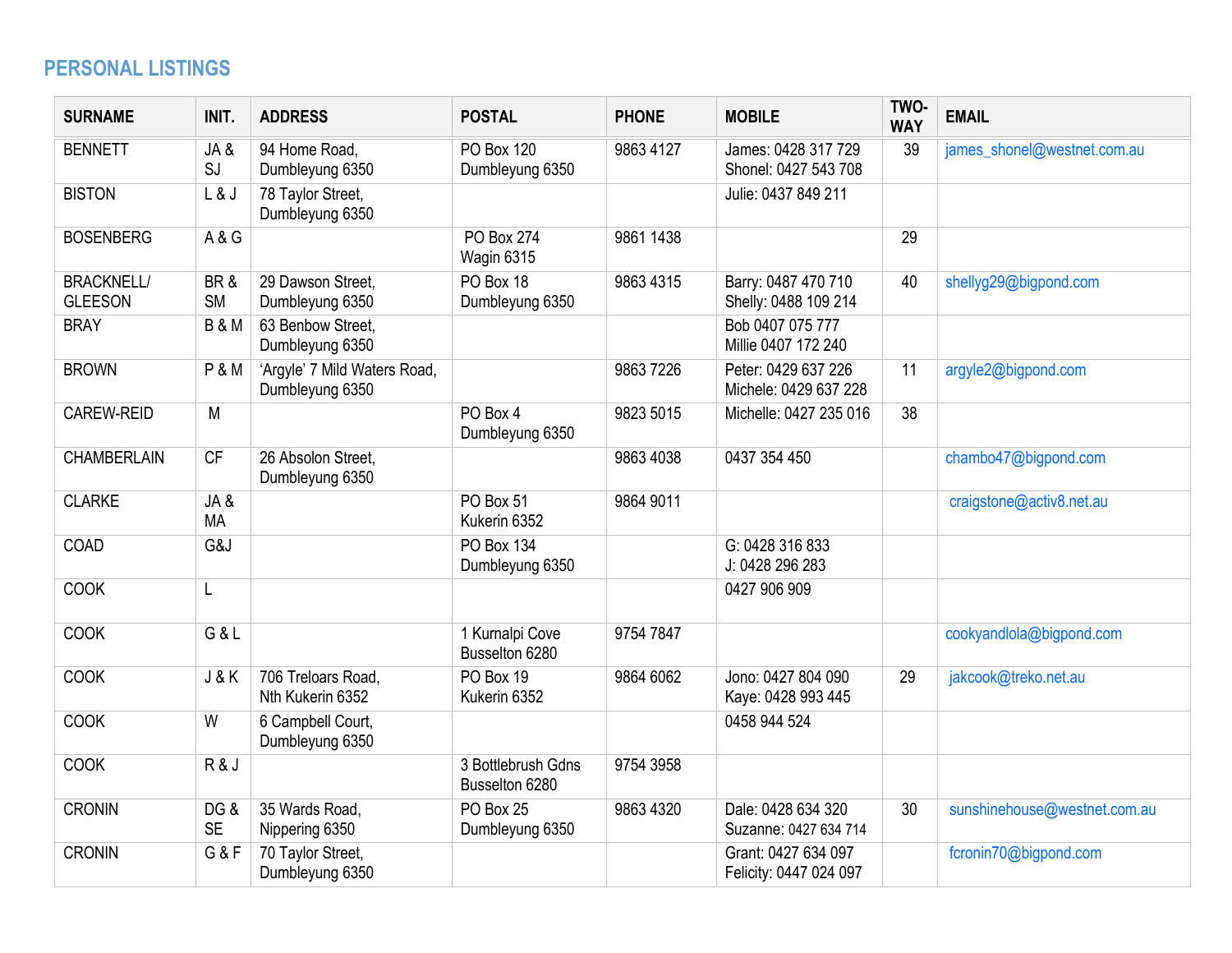| <b>SURNAME</b>   | INIT.            | <b>ADDRESS</b>                                                  | <b>POSTAL</b>                        | <b>PHONE</b> | <b>MOBILE</b>                                                     | TWO-<br><b>WAY</b> | <b>EMAIL</b>                 |
|------------------|------------------|-----------------------------------------------------------------|--------------------------------------|--------------|-------------------------------------------------------------------|--------------------|------------------------------|
| <b>CRONIN</b>    | TG&<br>LM        | 814 Nth Nippering Road,<br>Nippering 6350                       | PO Box 25<br>Dumbleyung 6350         |              | 0429 634 133                                                      | 30                 |                              |
| <b>DARE</b>      | J, L,<br>M&H     | 3241 Bullock Hills Road,<br>Bullock Hills 6317                  | <b>PO Box 110</b><br>Dumbleyung 6350 | 9822 7023    | Jamie: 0428 227 023<br>Louisa: 0428 227 000<br>Matt: 0458 227 087 | 33                 | darefarming@bigpond.com      |
| <b>DARE</b>      | 0 & E            | 31 Dawson Street.<br>Dumbleyung 6350                            | PO Box 110<br>Dumbleyung 6350        | 9863 4291    | Owen: 0429 634 291<br>Liz: 0458 634 777                           | 33                 | owendare3@bigpond.com        |
| <b>DAVIDSON</b>  | C&J              | 4211 Dyg/Lake Grace Road,<br>Nth Kukerin 6352                   | C/-Post Office<br>Kukerin 6352       |              | Chad: 0427 646 049<br>Jess: 0430 083 548                          | 35                 | chadjess@bigpond.com         |
| <b>DAVIDSON</b>  | GJ &<br>LC       | 8337 Rabbit Proof Fence Rd.<br>Nth Moulyinning 6351             | C/-Post Office<br>Dumbleyung 6350    | 9864 1055    |                                                                   | 3                  |                              |
| <b>DAVIDSON</b>  | J & A            | 8483 Rabbit Proof Fence Rd.<br>Nth Moulyinning 6351             | C/-Post Office<br>Tincurrin 6361     | 9864 1003    | John: 0429831030<br>Amanda: 0422 289 368                          | 3                  | Amanda.davo@hotmail.com      |
| <b>DAVIDSON</b>  | <b>J &amp; W</b> | 'Allawah Farm' 3239<br>Dgy/Lake Grace Road,<br>Nth Kukerin 6352 |                                      | 9864 6040    | 0427 480 482                                                      | 35                 | davidsonfarms@westnet.com.au |
| <b>DAVIDSON</b>  | M &<br>M         | 8335 Rabbit Proof Fence Rd.<br>Nth Moulyinning 6351             | C/-Post Office<br>Dumbleyung 6350    | 9864 1005    | Mark: 0427 641 005<br>Mary-Ann: 0437 641 005                      | $\mathbf{3}$       |                              |
| <b>DAVIDSON</b>  | P&B              | 266 Ward Road,<br>Harrismith 6361                               |                                      | 9883 1030    | 0428 831 030                                                      | $\mathfrak{S}$     | beverleydavidson@bigpond.com |
| <b>DAWSON</b>    | TS&<br><b>BD</b> | 3834 Katanning/Dyg Road,<br>Bullock Hills 6317                  | PO Box 63<br>Dumbleyung 6350         | 9822 7024    | Trevor: 0429 103 228<br>Bev: 0427 227 068                         | 17                 | bullockhills@hotmail.com     |
| <b>DITCHBURN</b> | N&J              | 797 Springhurst Road,<br>Nth Kukerin 6352                       | PO Box 49<br>Kukerin 6352            | 9864 7807    | Nathan: 0439 733 700                                              |                    | ditchy10@hotmail.com         |
| <b>DITCHBURN</b> | RW&<br>J         | 831 Springhurst Road,<br>Nth Kukerin 6352                       | PO Box 49<br>Kukerin 6352            | 9864 7892    | Ross: 0428 647 892<br>Jodie: 0428 647 919                         |                    | silver@bordernet.com.au      |
| <b>DONEY</b>     | <b>B&amp;D</b>   | 1772 Boundary Road,<br>Nth Kukerin 6352                         |                                      | 9864 7899    | Bevan: 0429 812 236<br>Deb: 0427 812 236                          | 13                 | bad.doney@gmail.com          |
| <b>DONEY</b>     | C&J              |                                                                 |                                      |              | Jo: 0427 831 052                                                  |                    |                              |
| <b>EATON</b>     | T                | 53 Harvey Street,<br>Dumbleyung 6350                            |                                      |              | Trish: 0449 220 777                                               |                    |                              |
| <b>EDWARDS</b>   | HA&<br>PJ        |                                                                 | PO Box 72<br>Dumbleyung 6350         | 9863 4182    |                                                                   | 14                 |                              |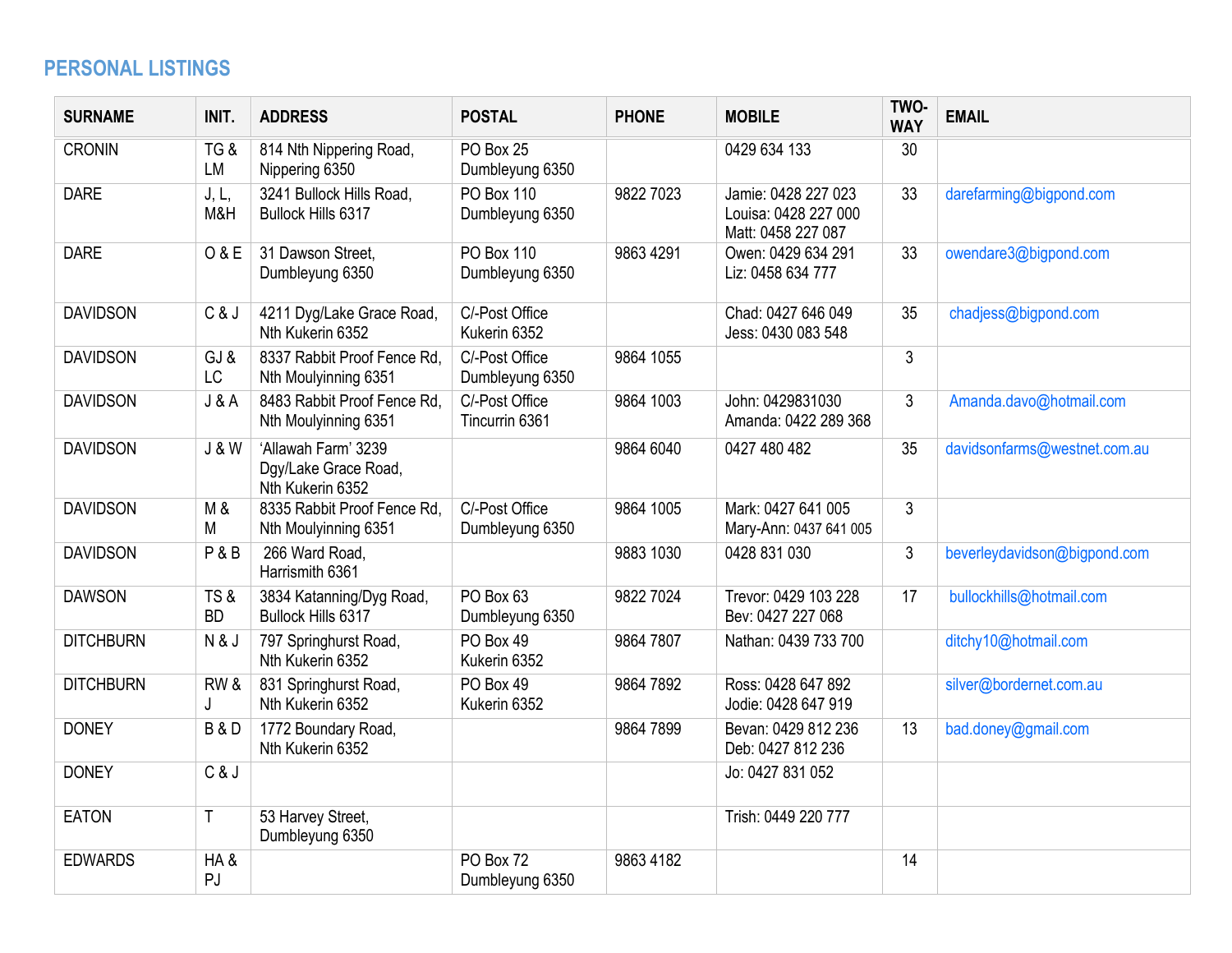| <b>SURNAME</b>           | INIT.            | <b>ADDRESS</b>                                      | <b>POSTAL</b>                        | <b>PHONE</b> | <b>MOBILE</b>                               | TWO-<br><b>WAY</b> | <b>EMAIL</b>                                        |
|--------------------------|------------------|-----------------------------------------------------|--------------------------------------|--------------|---------------------------------------------|--------------------|-----------------------------------------------------|
| <b>EDWARDS</b>           | SH &<br>CL       | 22 Absolon Street.<br>Dumbleyung 6350               | PO Box 115<br>Dumbleyung 6350        | 9863 4442    | Shane: 0428 641 043<br>Cassy: 0427 634 442  | 40                 | shaneandcassy@bigpond.com                           |
| <b>EDWARDS</b>           | TR&<br><b>DK</b> | 422 Edwards Road,<br>Moulyinning 6351               | <b>PO Box 116</b><br>Dumbleyung 6350 | 9864 1029    | Todd: 0427 641 039<br>Derryn: 0427 641 047  | 32                 | redbanks2@bigpond.com                               |
| EYNON/<br><b>OGILVIE</b> | D&<br>M          | 11198 Rabbit Proof Fence<br>Rd, Nairibin 6350       |                                      | 9864 2082    | Dan: 0408 936 228<br>Mel: 0408 303 705      |                    | daneynon@bigpond.com<br>ogilviemelissa@yahoo.com.au |
| <b>EYNON</b>             | G&J              | 1261 One Twenty-Nine Rd,<br>Nairibin 6350           | C/-Post Office<br>Dumbleyung 6350    | 9864 2054    |                                             |                    |                                                     |
| <b>EYRE</b>              | Z.               | 62 Harvey Street,<br>Dumbleyung 6350                | <b>PO Box 125</b><br>Dumbleyung 6350 | 9863 4115    | 0427 634 115                                |                    | zoeye6@bigpond.com                                  |
| <b>FAULKNER</b>          | 18C              | 1974 Tarin Rock Road,<br>Nth Kukerin 6352           | PO Box 24<br>Kukerin 6352            | 9864 7915    |                                             |                    |                                                     |
| <b>FAULKNER</b>          | N&K              | 1976 Tarin Rock Road,<br>Nth Kukerin 6352           | PO Box 24<br>Kukerin 6352            | 9864 7894    |                                             |                    |                                                     |
| <b>FITTON</b>            | $\mathsf{A}$     | 8747 Rabbit Proof Fence Rd.<br>Nth Moulyinning 6351 | C/-Post Office<br>Dumbleyung 6350    | 9864 1015    |                                             |                    |                                                     |
| <b>FORWARD</b>           | $L$ &E           | 62 Absolon Street.<br>Dumbleyung 6350               |                                      | 9863 4559    | 0427 048 486                                |                    | leeforward@bigpond.com                              |
| FROST/NOLTE              | J&L              | 798 Whitewell Road,<br>Dumbleyung 6350              |                                      |              | Jamie: 0428 139 682<br>Leonie: 0419 939 036 |                    |                                                     |
| <b>FROST</b>             | R&L              | 56 Taylor Street,<br>Dumbleyung 6350                | PO Box 74<br>Dumbleyung 6350         |              | Rod: 0487 523 476<br>Leanne: 0427 361 292   |                    |                                                     |
| <b>GLEESON</b>           | <b>SM</b>        | 29 Dawson Street,<br>Dumbleyung 6350                | PO Box 18<br>Dumbleyung 6350         | 9863 4315    | 0488 109 214                                |                    | shellyg29@bigpond.com                               |
| <b>GOODING</b>           | D&<br>M          | 580 Gooding Road,<br>Moulyinning 6351               | PO Box 41<br>Dumbleyung 6350         | 9864 1041    | 0429326436<br>0429100922 Megan              |                    | damiengooding@bigpond.com                           |
| <b>GOODING</b>           | G & B            | 28 McIntyre Street,<br>Dumbleyung 6350              |                                      | 9863 4750    | Graham:0428 245 216<br>Barbie: 0458 591 162 |                    | gbgooding@bigpond.com                               |
| <b>GOODING</b>           | ML&<br>HI        | 80 Taylor Street,<br>Dumbleyung 6350                | PO Box 41<br>Dumbleyung 6350         | 9863 4388    | Malcolm:0428 641 041<br>Helen: 0427 530204  |                    | mlhigooding@bigpond.com                             |
| <b>GOODING</b>           | P                | 135 Tarin Rock Rd Sth.<br>Tarin Rock 6353           | <b>PO Box 205</b><br>Lake Grace 6353 | 9864 9039    |                                             |                    |                                                     |
| <b>GOODING</b>           | R&P              | 192 Candlelight Road SE,<br>Moulyinning 6351        | PO Box 63<br>Kukerin 6352            | 9864 1097    | Ross:0428 641 051<br>Pip: 0427 514 580      |                    | rrgooding@bigpond.com                               |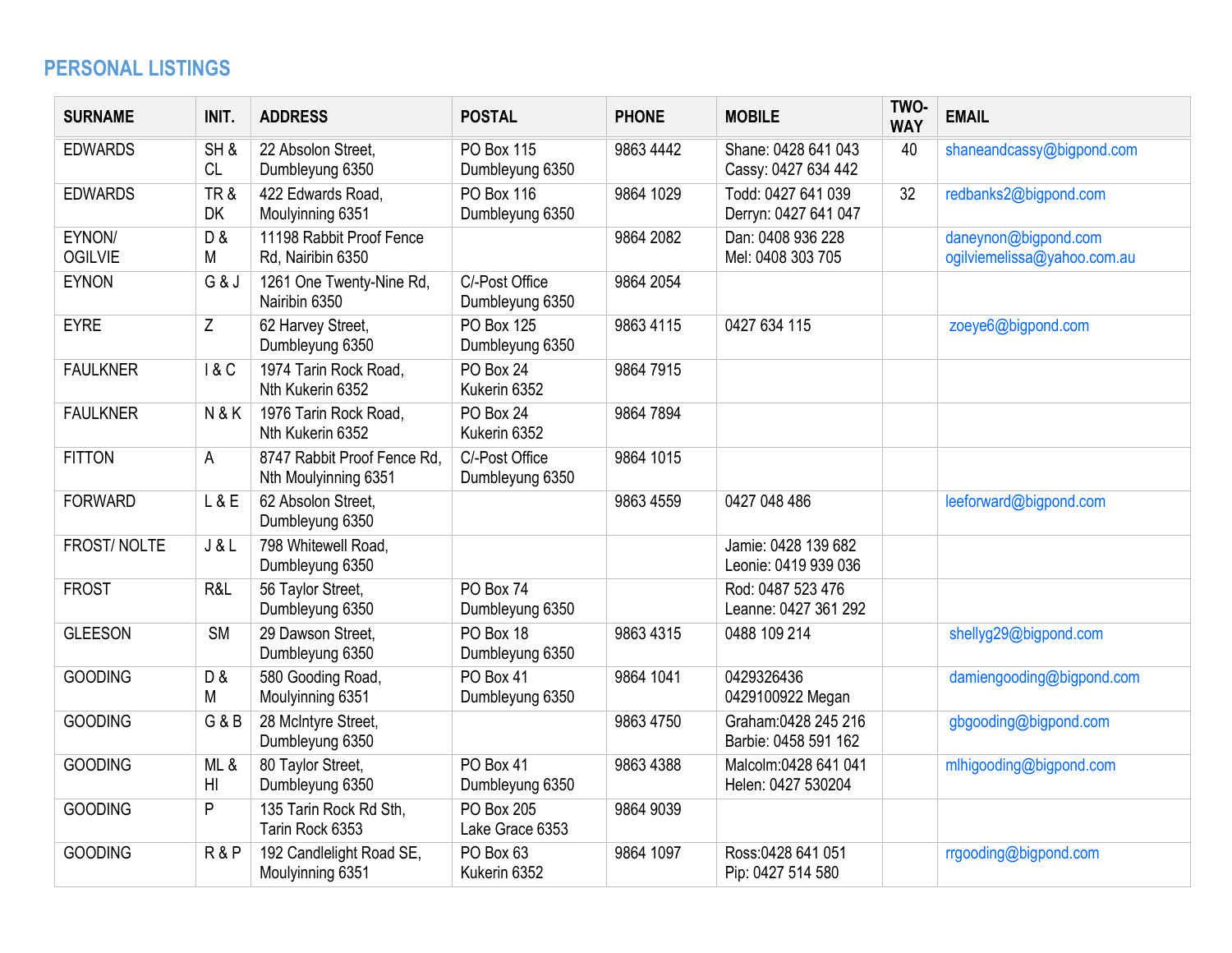| <b>SURNAME</b>                     | INIT.          | <b>ADDRESS</b>                                          | <b>POSTAL</b>                     | <b>PHONE</b> | <b>MOBILE</b>                               | TWO-<br><b>WAY</b> | <b>EMAIL</b>                                      |
|------------------------------------|----------------|---------------------------------------------------------|-----------------------------------|--------------|---------------------------------------------|--------------------|---------------------------------------------------|
| <b>GOODING</b>                     | K&M            | 8 Manser Street,<br>Kukerin WA 6352                     |                                   | 9864 6334    | Kim 0427 832 026<br>Michelle 0427 637 221   |                    | goodingkm@gmail.com                               |
| <b>GOSSAGE</b>                     | E & D          | 'Avoca' 1983 One Fourteen<br>Road, Nth Moulyinning 6351 |                                   | 9864 1013    | Eric: 0428 641 013<br>Davina: 0427 641 013  | 37                 | ericgossage@bigpond.com<br>davinag@bigpond.com    |
| GOSSAGE                            | H              | 1825 One Fourteen Road,<br>Nth Moulyinning 6351         |                                   |              | Hayden: 0429 641 013                        |                    | haydengossage@gmail.com                           |
| <b>GRAHAM</b>                      | Mark           |                                                         | C/- Post Office<br>Cuballing 6311 | 9883 6055    | 0427 811 285                                | 39                 |                                                   |
| <b>GRAHAM</b>                      | Stuart         | <b>RMB 902</b><br>Narrogin 6312                         |                                   | 9881 1285    | Kent's Farm 9864 6285                       | 39                 |                                                   |
| <b>GRAY</b>                        | A&K            |                                                         |                                   |              | Adam: 0427 771 146                          |                    | ak.gray@yahoo.com.au                              |
| <b>GRAY</b>                        | <b>B&amp;D</b> | 1544 Candlelight Rd SE,<br>Merilup 6352                 | C/-Post Office<br>Kukerin 6352    | 9864 6066    | Barry:0427 384 364<br>Diane: 0427 646 065   | 23                 | graylands1@bigpond.com<br>handsatwork62@gmail.com |
| <b>GRAY</b>                        | J              | 25B Manser Street.<br>Kukerin 6352                      | C/-Post Office<br>Kukerin 6352    | 9864 6051    |                                             |                    |                                                   |
| <b>GRAY</b>                        | T&L            | 8508 Rabbit Proof Fence Rd.<br>Nth Moulyinning 6351     | PO Box 46<br>Dumbleyung 6350      | 9864 1032    | Todd: 0429 986 410                          |                    | tgcsgray@bigpond.com                              |
| GREEN/<br><b>ALEXANDER</b>         | N&P            | 98 Taylor Street,<br>Dumbleyung 6350                    |                                   |              | Nick: 0447 604 190<br>Pauline: 0404 903 857 |                    |                                                   |
| <b>GUNNELL</b>                     | R&G            | 27 Dawson Street.<br>Dumbleyung 6350                    | C/- Post Office                   |              | 0437 529 602                                |                    |                                                   |
| <b>HALL</b>                        | <b>B&amp;A</b> | 4 Manser Street.<br>Kukerin 6352                        | C/- Post Office                   |              | Ben: 0427 313 064<br>Aimee: 0407 740 561    |                    |                                                   |
| <b>HALL</b>                        | S&T            | 35 McIntyre Street,<br>Dumbleyung 6350                  | PO Box 35<br>Dumbleyung 6350      |              | Shane: 0429 958 865<br>Tegan: 0427 832 070  |                    | shane.tegan@bigpond.com                           |
| HALL/<br>ROBERTSON-<br><b>HALL</b> | R&<br>SJ       | 38 Taylor Street,<br>Dumbleyung 6350                    | PO Box 131<br>Dumbleyung 6350     | 9863 4747    | Russel: 0428 642 038<br>S-J: 0429 642 038   | 6                  | pinaroo.8@bigpond.com                             |
| <b>HANSEN</b>                      | D &            | 84 Taylor Street,<br>Dumbleyung 6350                    |                                   | 9863 4058    |                                             |                    |                                                   |
| <b>HASLEBY</b>                     | M              | 30 Love Street.<br>Dumbleyung 6350                      |                                   | 9863 4794    | 0448 946 924                                |                    | marilynhasleby50@gmail.com                        |
| <b>HENRY</b>                       | $\mathsf{C}$   | 98 Bairstow Street.<br>Dumbleyung 6350                  | C/-Post Office<br>Dumbleyung 6350 | 9863 4003    | 0427 634 003                                |                    | henry@wn.com.au                                   |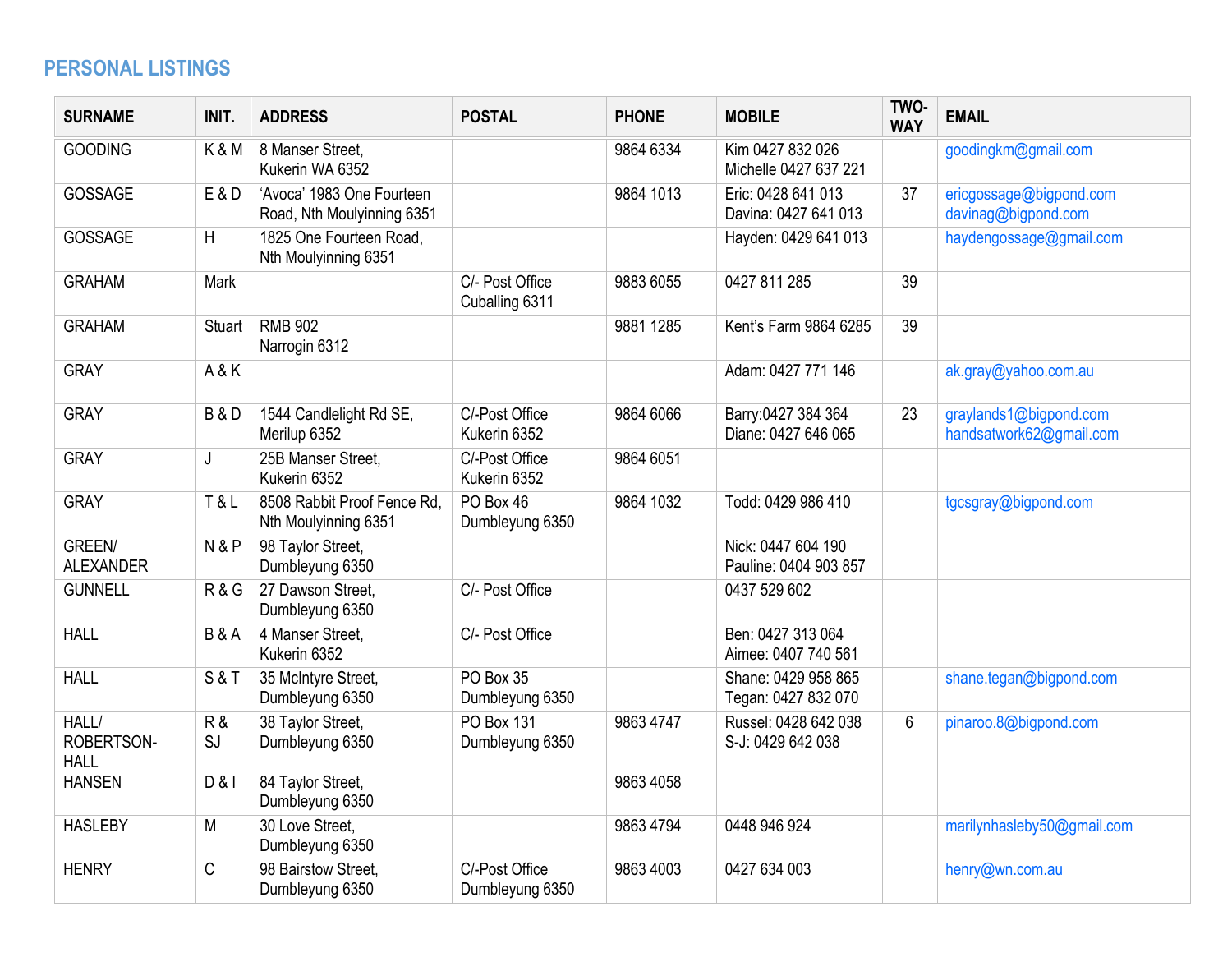| <b>SURNAME</b>              | INIT.                 | <b>ADDRESS</b>                                             | <b>POSTAL</b>                        | <b>PHONE</b> | <b>MOBILE</b>                                  | TWO-<br><b>WAY</b> | <b>EMAIL</b>                                      |
|-----------------------------|-----------------------|------------------------------------------------------------|--------------------------------------|--------------|------------------------------------------------|--------------------|---------------------------------------------------|
| <b>HOLMES</b>               | P                     | 51 Harvey Street,<br>Dumbleyung 6350                       |                                      | 9863 4086    |                                                |                    |                                                   |
| <b>HUDSON</b>               | <b>MW &amp;</b><br>JM | 69 Harvey Street,<br>Dumbleyung 6350                       | <b>PO Box 104</b><br>Dumbleyung 6350 | 9863 4165    | 0429 801 812                                   |                    |                                                   |
| <b>HUGHES</b>               | S&J                   | 1764 Tincurrin Road,<br>Dongolocking 6315                  | PO Box 85<br>Dumbleyung 6350         | 9863 7214    | Gough: 0427 637 214                            | 28                 | dixonhillfarming@gmail.com                        |
| <b>JOSE</b>                 | P                     | 26 Harvey Street,<br>Dumbleyung 6350                       |                                      | 9863 4267    |                                                |                    |                                                   |
| <b>JOY</b>                  | S&V                   | 89 Taylor Street,<br>Dumbleyung 6350                       | C/-Post Office<br>Dumbleyung 6350    | 9863 4050    |                                                |                    |                                                   |
| <b>JOYCE</b>                | CD&<br><b>VK</b>      | 389 Tarin Rock Road,<br>Tarin Rock 6353                    | PO Box 50<br>Kukerin 6352            | 9864 9066    | Colin: 0429 646 017<br>Ronni: 0428 646 078     |                    | jakjoyce@esat.net.au                              |
| <b>JOYCE</b>                | K                     | 'Prossers' 4099 Dyg/Lake<br>Grace Road,<br>Neendaling 6353 |                                      | 9864 6017    |                                                |                    | kalanjoyce@yahoo.com.au                           |
| <b>JOYCE</b>                | JB&<br><b>JA</b>      |                                                            | PO Box 62<br>Kukerin 6352            | 9864 9017    |                                                |                    | jjjoyce@westnet.com.au                            |
| <b>JOYCE</b>                | <b>Nick</b>           |                                                            | 20 Hope Street<br><b>York 6302</b>   | 9641 2474    | 0429 642 040                                   |                    | nick.joyce@agrisearch.com.au                      |
| <b>JOYCE</b>                | <b>PS</b>             | 'Glengarry'<br>Nyabing 6341                                |                                      | 9829 6061    |                                                |                    |                                                   |
| <b>JUSTINS</b>              | RD&<br><b>JA</b>      | 329 Dart Road.<br>Dumbleyung 6350                          | PO Box 80<br>Dumbleyung 6350         | 9863 4065    | 0427 634 065                                   | 32                 | wishbonetrans@bigpond.com                         |
| <b>KELEY</b>                | NK&<br>M              | 27 Harvey Street,<br>Dumbleyung 6350                       |                                      | 9863 4137    |                                                |                    |                                                   |
| <b>KING</b>                 | M&T                   | 117 Springhurst Road,<br>Nth Kukerin 6352                  | PO Box 18<br>Kukerin 6352            | 9864 7895    | Therese: 0428 647 895<br>Matthew: 0428 647 885 | 33                 | kings6@westnet.com.au                             |
| <b>KING</b>                 | P&A                   | 215 Harrison Road,<br>Kukerin 6352                         | PO Box 18<br>Kukerin 6352            | 9864 7834    | Paul: 0428 509 032<br>Amy: 0430022065          |                    | amyparry@live.com.au<br>paulking52@westnet.com.au |
| KING/<br><b>CHAMBERLAIN</b> | A & S                 |                                                            | C/-Post Office<br>Dumbleyung 6350    | 9863 4125    | 0429 651 183                                   |                    |                                                   |
| <b>KITSON</b>               | <b>B&amp;J</b>        |                                                            |                                      |              | 0418 345 346                                   |                    | billandjul@gmail.com                              |
| <b>KULT</b>                 | K                     | 85 Taylor Street,<br>Dumbleyung 6350                       | PO Box 93<br>Dumbleyung 6350         | 9863 4543    |                                                |                    |                                                   |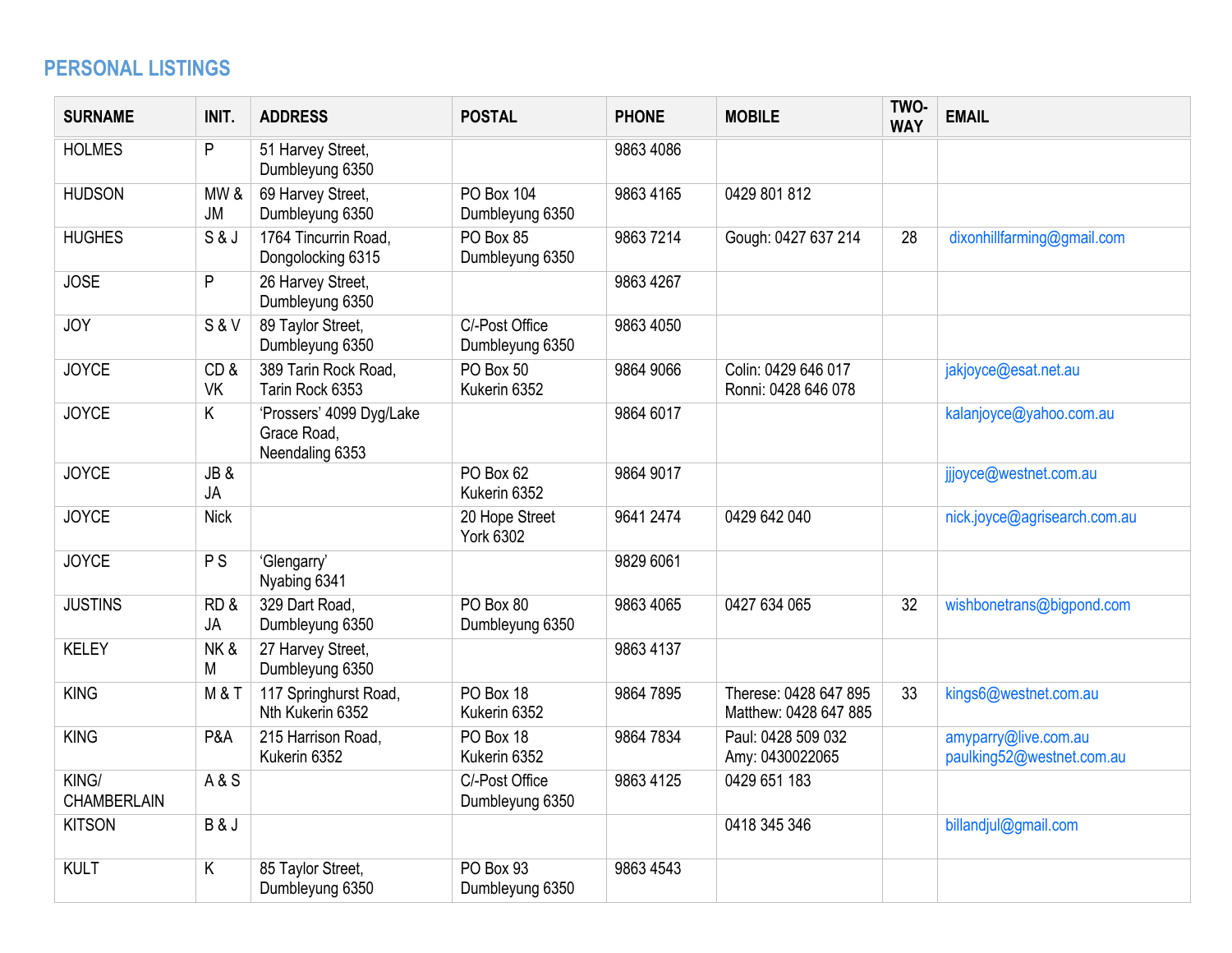| <b>SURNAME</b>            | INIT.             | <b>ADDRESS</b>                                               | <b>POSTAL</b>                        | <b>PHONE</b> | <b>MOBILE</b>                                 | TWO-<br><b>WAY</b> | <b>EMAIL</b>                                  |
|---------------------------|-------------------|--------------------------------------------------------------|--------------------------------------|--------------|-----------------------------------------------|--------------------|-----------------------------------------------|
| LADYMAN/<br><b>CLARKE</b> | KJ &<br>JI        | 351 Bibiking Road,<br>Bullock Hills 6317                     | PO Box 38<br>Dumbleyung 6350         | 9822 7027    |                                               |                    | kantara@skymesh.com.au                        |
| <b>LANE</b>               | K&J               | 35 Manser Street,<br>Kukerin 6352                            |                                      | 9864 6250    |                                               |                    |                                               |
| <b>LATHWELL</b>           | M &<br>G          | 34 Bairstow Street<br>Dumbleyung 6350                        | C/-Post Office<br>Dumbleyung 6350    |              | 0487 021 001                                  |                    |                                               |
| <b>LEE</b>                | AJ &<br><b>NA</b> | Lee Road                                                     | <b>PO Box 106</b><br>Dumbleyung 6350 | 9864 2034    | Andrew: 0428 634 135<br>Natalie: 0427 189 827 | 10                 | araluenfarmingco@bigpond.com                  |
| <b>LEE</b>                | KJ &<br><b>JM</b> | 58 Taylor Street,<br>Dumbleyung 6350                         |                                      |              | Kay: 0427 642 036<br>Jean: 0427 642 018       |                    | jean.lee98642018@gmail.com                    |
| <b>LEO</b>                | <b>D&amp;S</b>    | 305 Leo Road,<br>Sth Kukerin 6352                            | PO Box 61<br>Kukerin 6352            | 9864 6029    | Dame: 0427 646 043<br>Susi: 0439 546 043      |                    | disileo@bordernet.com.au                      |
| <b>LEO</b>                | J & T             | 16 Manser Street,<br>Kukerin 6352                            |                                      | 98646162     | John: 0427 646 029<br>Trish: 0447 061 707     |                    | johnleo@westnet.com.au                        |
| <b>LLOYD</b>              | D&T               | 'Eden Valley' 55 One<br>Twenty-Five Road,<br>Dumbleyung 6350 |                                      | 9863 4063    | Dayle: 0428 634 063                           | 20                 | edenvalley@wn.com.au                          |
| <b>LLOYD</b>              | M                 |                                                              | PO Box 5123<br>Albany 6330           | 9842 9264    |                                               |                    |                                               |
| <b>LUKINS</b>             | GA                | 819 Kukerin Road,<br>Sth Kukerin 6352                        | PO Box 48<br>Kukerin 6352            | 9864 6039    | 0428 646 039                                  | 28                 | lukins@reachnet.com.au                        |
| <b>LUKINS</b>             | RG                | 485 Kukerin Road Sth,<br>Sth Kukerin 6352                    | PO Box 48<br>Kukerin 6352            | 9864 6088    |                                               | 28                 |                                               |
| <b>MATTHEWS</b>           | N                 | 12 Manser Street,<br>Kukerin 6352                            | PO Box 36<br>Kukerin 6352            | 9864 6014    |                                               | 14                 |                                               |
| <b>McDOUGALL</b>          | B&C               |                                                              |                                      |              | 0428 153 594                                  |                    |                                               |
| <b>McDOUGALL</b>          | MJ &<br><b>SE</b> | 652 Pepall Road,<br>Datatine 6317                            | <b>RMB 327</b><br>Katanning 6317     | 9823 5035    | Mervyn:0429101359                             | 9                  | mmcdougall@bigpond.com<br>sueemcd@bigpond.com |
| <b>McDOUGALL</b>          | RG                |                                                              | PO Box 108<br>Dumbleyung             |              | 0428 461 344                                  |                    | themacshak@hotmail.com                        |
| <b>MILLER</b>             | <b>S&amp;E</b>    | 44 Bray Road,<br>Kukerin 6352                                |                                      |              | Sheldon: 0427647298<br>Ebony: 0400661679      |                    | ejcowan@hotmail.com                           |
| <b>MORAN</b>              | K                 |                                                              |                                      |              | 0429 339 910                                  |                    | kaylenemoran@hotmail.com                      |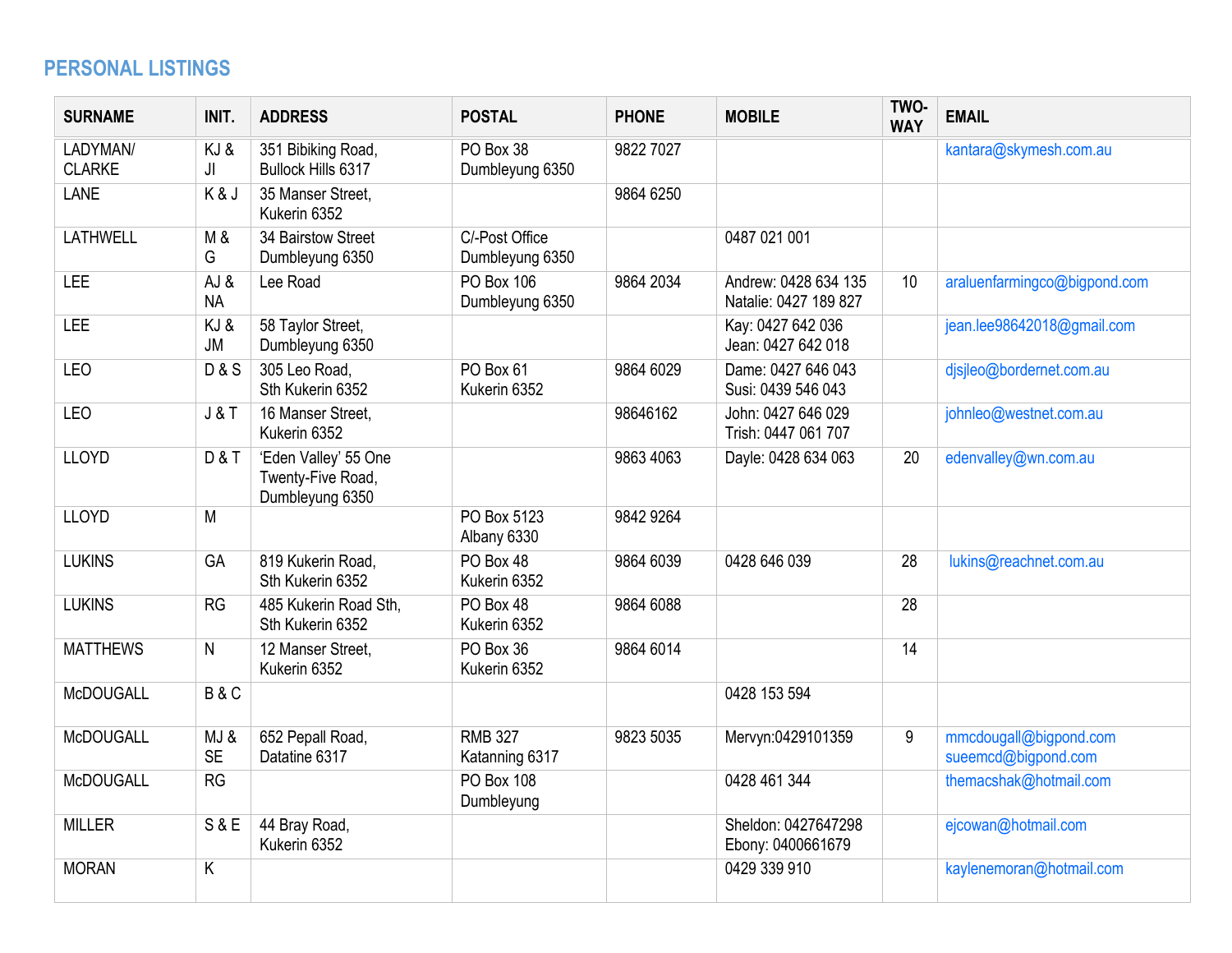| <b>SURNAME</b>             | INIT.             | <b>ADDRESS</b>                                  | <b>POSTAL</b>                | <b>PHONE</b> | <b>MOBILE</b>                                | TWO-<br><b>WAY</b> | <b>EMAIL</b>                                     |
|----------------------------|-------------------|-------------------------------------------------|------------------------------|--------------|----------------------------------------------|--------------------|--------------------------------------------------|
| <b>MOTT</b>                | B                 | 1952 One Twenty-Nine Rd,<br>Nairibin 6350       | PO Box 60<br>Dumbleyung 6350 | 9864 2003    | 0429 642 003                                 |                    |                                                  |
| <b>MOTT</b>                | DA                | 11 Smokebox Ave<br>West Busselton 6280          |                              |              | Denise: 0428 642 010                         |                    |                                                  |
| <b>MOTT</b>                | JF                |                                                 | PO Box 87<br>Dumbleyung 6350 | 9864 1056    |                                              | 5                  |                                                  |
| <b>MOTT</b>                | MJ                | 20 Finlayson Street,<br>Dunsborough 6281        |                              | 9756 7001    | Mervyn: 0427 642 021                         |                    |                                                  |
| <b>MOTT</b>                | R&C               | 245 White Well Road,<br>Moulyinning 6351        | PO Box 87<br>Dumbleyung 6350 | 9864 1007    | Ricky: 0428 210 481<br>Chelsea: 0400 948 957 |                    | olmott@gmail.com                                 |
| <b>MYCOE</b>               | N&<br>M           | 'Roselea'1617 Tarin Rock<br>Roadd, Kukerin 6352 |                              | 9864 7893    | Neville: 0428209630<br>Michelle: 0429647893  | 26                 | pottznev@bigpond.com                             |
| <b>NENKE</b>               | MJ &<br><b>ME</b> | 4210 Dyg/Lake Grace Road,<br>Nth Kukerin 6352   | PO Box 20<br>Kukerin 6352    | 9864 6054    | Mary:0414 953 674                            | 18                 |                                                  |
| <b>NENKE</b>               | PM&<br>AM         | 4208 Dyg/Lake Grace Road,<br>Nth Kukerin 6352   | PO Box 38<br>Kukerin 6352    | 9864 6024    | Paul: 0418 646 024<br>Amanda: 0427 646 024   | 18                 | nenkes71@bigpond.com                             |
| <b>NOBLE</b>               | R&V               | 'Dumbleyung Roadhouse'                          | PO Box 22<br>Dumbleyung 6350 | 9863 4072    |                                              |                    | dumroadhouse@hotmail.com                         |
| O'DOWD                     | P&K               | Dampier Flats Road,<br>Dumbleyung 6350          |                              |              | Kate: 0467 206 978<br>Peter: 0428 919 002    |                    |                                                  |
| O'DONNELL/<br><b>TYLER</b> | DF&<br><b>SF</b>  | 2932 Datatine Road,<br>Datatine 6317            | PO Box 32<br>Dumbleyung 6350 | 9823 5045    | Don: 0427 235 045<br>Sandy: 0428 235 056     | 15                 | morrellhillfarms@bigpond.com                     |
| PEARCE/<br><b>PAPPRILL</b> | A&K               | 32 McIntyre Street,<br>Dumbleyung 6350          | PO Box 44<br>Dumbleyung 6350 |              | Krissy: 0428 749 855                         |                    | kodysseyk@gmail.com                              |
| <b>PEARCE</b>              | LT&<br>JP         | 34 Pearce Road,<br>Moulyinning 6351             |                              | 9864 1026    | Laurie: 0428 641 022<br>Jo: 0427 641 026     |                    | PearceLJ@bigpond.com<br>joannepearce@bigpond.com |
| <b>PEARCE</b>              | SR&<br>JA         | 83 Harvey Street,<br>Dumbleyung 6350            |                              | 9863 4159    |                                              |                    |                                                  |
| <b>PEPALL</b>              | J & A             | 640 Datatine Road,<br>Sth Katanning 6317        |                              | 9823 5031    | John: 0427 955 619<br>Andrea: 0427 235 013   | 24                 | admin@edenia.com.au                              |
| <b>POWELL</b>              | KR&<br><b>SK</b>  |                                                 | PO Box 817<br>Katanning 6317 | 9822 7030    | Kevin: 0427 103 822                          | 20                 | powell@katel.net.au                              |
| <b>POWER</b>               | BJ&<br>AV         | 4117 One Twenty-Nine Rd,<br>Merilup 6352        | PO Box 27<br>Kukerin 6352    | 9864 6058    | 0427 646 058                                 | 13                 | anne@treko.net.au                                |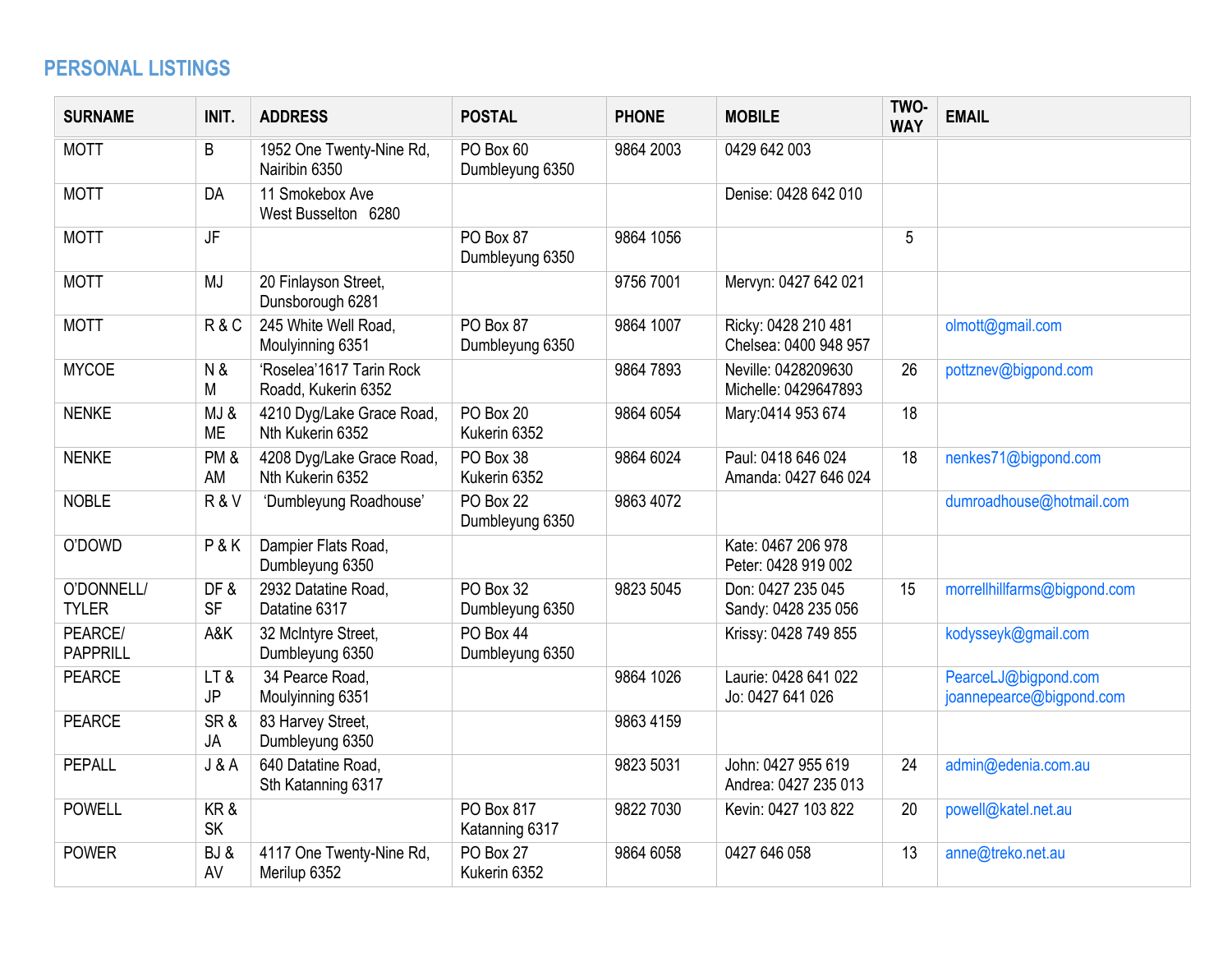| <b>SURNAME</b>   | INIT.            | <b>ADDRESS</b>                                   | <b>POSTAL</b>                        | <b>PHONE</b> | <b>MOBILE</b>                               | TWO-<br><b>WAY</b> | <b>EMAIL</b>                   |
|------------------|------------------|--------------------------------------------------|--------------------------------------|--------------|---------------------------------------------|--------------------|--------------------------------|
| <b>PUGH</b>      | T.               | 38 Ballagin Road,<br>Wagin 6315                  |                                      | 9861 1124    | 0428 327 574                                |                    |                                |
| <b>RAMM</b>      | AD&<br>LM        | 64 Green Island Crescent,<br>Bayonet Head 6330   |                                      |              | Allan: 0438 961 314<br>Lorna: 0419 964 234  |                    | allan@farmerscentre1978.com.au |
| <b>RAMM</b>      | CV&<br><b>JM</b> | 12215 Fence Road,<br>Nyabing 6341                | PO Box 65<br>Dumbleyung 6350         |              | Chris: 0428 642 014<br>Julie: 0429 642 014  | 14                 | rammfarming@bigpond.com        |
| <b>RICHARDS</b>  | R&S              | 2 Ebsary Street,<br>Dumbleyung 6350              |                                      |              | Ray: 0408 959 451                           | 40                 |                                |
| <b>ROBERTS</b>   | M & K            | 2681 Wishbone Road,<br>Dumbleyung                |                                      | 9864 1018    | Malcolm: 0429 232 987                       |                    | malcolmroberts@westnet.com.au  |
| <b>ROBERTS</b>   | RG&<br><b>CE</b> | 2491 Dwelyerdine Road,<br>Dongolocking 6315      | <b>RMB 156</b><br>Wagin 6315         | 9863 7221    | Cathy: 0438 003 982                         |                    |                                |
| <b>ROBERTSON</b> | J                |                                                  |                                      |              | Jason: 0447 799 388                         |                    |                                |
| <b>ROBINSON</b>  | R&S              | 924 Old Lake Grace Road,<br>Tarin Rock 6352      | <b>PO Box 205</b><br>Lake Grace 6353 | 9864 9038    | Ross: 0419 241 567                          |                    | goodorobbo@activ8.net.au       |
| <b>SAUNDERS</b>  | M & A            | 1770 Peterson Road,<br>Datatine 6317             | C/-Post Office<br>Dumbleyung 6350    | 9864 2016    |                                             | 30                 |                                |
| SCALLY/KANE      | K&D              | 48 Absolon Street.<br>Dumbleyung 6350            | PO Box 34<br>Dumbleyung 6350         |              | Kerry: 0419 956 156                         |                    | scallyart@bigpond.com          |
| <b>SHAYLOR</b>   | M                |                                                  |                                      |              | Murray: 0429 634 288                        |                    |                                |
| <b>SHEPHERD</b>  | A&Y              |                                                  | <b>PO Box 126</b><br>Dumbleyung 6350 |              | Andrew: 0476 984 116<br>Ylana: 0472 648 189 |                    |                                |
| <b>SHERMAN</b>   | B                | 2 Campbell Court,<br>Dumbleyung 6350             |                                      | 9863 4034    |                                             |                    |                                |
| <b>SHOTTER</b>   | CP&<br>JZ        | "Wildwood"<br>114 Abbott Lane,<br>Moulyinning WA | 29 Gate Road<br>Dumbleyung 6350      | 98642035     | Calvin: 0417174979<br>Jaclyn: 0427631027    | 26                 | cjshotter@outlook.com          |
| <b>SMART</b>     | D                | 38 Love Street,<br>Dumbleyung 6350               |                                      | 9863 4025    |                                             |                    |                                |
| <b>SMITH</b>     | BB&<br>B         | 1803 Tincurrin Road,<br>Dumbleyung 6350          |                                      | 9863 7201    |                                             |                    |                                |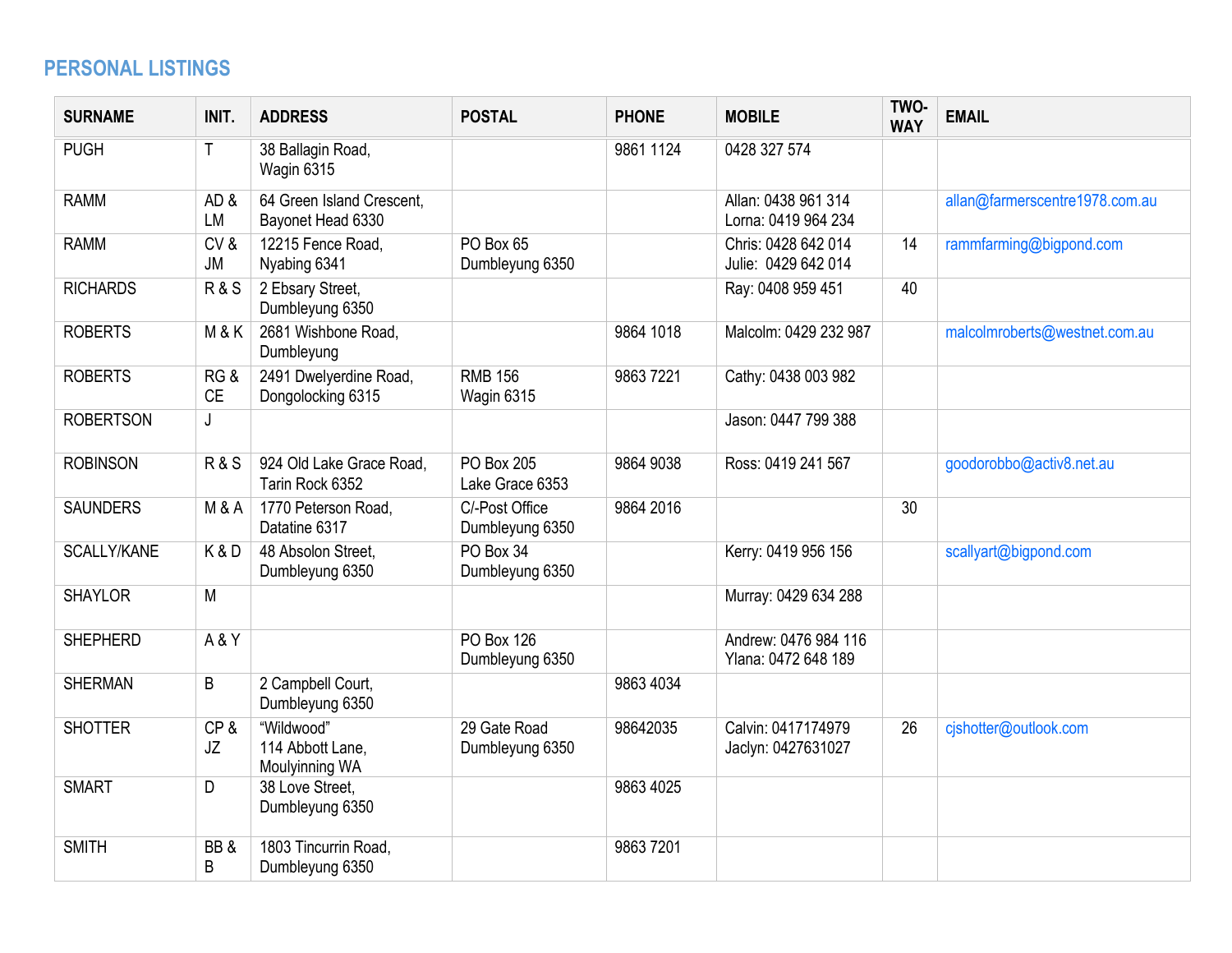| <b>SURNAME</b>         | INIT.             | <b>ADDRESS</b>                                        | <b>POSTAL</b>                 | <b>PHONE</b> | <b>MOBILE</b>                                 | TWO-<br><b>WAY</b> | <b>EMAIL</b>              |
|------------------------|-------------------|-------------------------------------------------------|-------------------------------|--------------|-----------------------------------------------|--------------------|---------------------------|
| <b>SMITH</b>           | DJ&<br>EA         | 405 Springhurst Road,<br>Nth Moulyinning 6351         | PO Box 47<br>Kukerin 6352     | 9864 1042    | Elspeth: 0429 641 049<br>Darren: 0499 866 813 |                    | dazel69@bigpond.com       |
| <b>SMITH</b>           | DG                | 131 Rowe Road,<br>Dongolocking 6315                   | PO Box 28<br>Dumbleyung 6350  | 9863 7272    |                                               | 38                 |                           |
| <b>SMITH</b>           | G &<br><b>DE</b>  | 'Donside' 1095 Treloars Rd,<br>Nth Kukerin 6352       |                               | 9864 6099    |                                               |                    |                           |
| <b>SMITH</b>           | <b>J &amp; M</b>  | 2874 Wishbone Road,<br>Nth Moulyinning 6351           | PO Box 86<br>Dumbleyung 6350  | 9864 1010    | 0427641012                                    | 38                 | ringomel@iinet.net.au     |
| <b>SMITH</b>           | KJ                | 2749 Tincurrin Road,<br>Dumbleyung 6350               | PO Box 28<br>Dumbleyung 6350  | 9863 7240    |                                               | 38                 |                           |
| <b>SMITH</b>           | MJ &<br><b>JM</b> | 593 One Fourteen Road,<br>Dongolocking 6315           | PO Box 58<br>Dumbleyung 6350  | 9863 7205    | 0427 637 205                                  |                    | lensfield@westnet.com.au  |
| <b>SMITH</b>           | S                 | 505 Smiths Road.<br>Dongolocking 6315                 | PO Box 28<br>Dumbleyung 6350  | 9863 7241    |                                               |                    |                           |
| <b>SMITH</b>           | TT&<br><b>CE</b>  |                                                       | Po Box 28<br>Dumbleyung 6350  |              | Troy: 0429 637 240<br>Carly: 0429 351 375     | 16                 | troycarly1@bigpond.com    |
| <b>SMITH</b>           | L & M             | 14 Bennett Street.<br>Dumbleyung 6350                 | PO Box 28<br>Dumbleyung 6350  |              | Lee: 0427 637 242<br>Michelle: 0428 990 503   | 16                 |                           |
| <b>STEPHENS</b>        | D&<br>M           | 72 Taylor Street,<br>Dumbleyung 6350                  |                               | 9863 4609    | Dave: 0408 459 422<br>Marg: 0419 820 049      |                    |                           |
| <b>TAYLOR</b>          | GJ&<br>TJ         | 1132 Rifle Range Road,<br>Sth Kukerin 6352            | PO Box 42<br>Kukerin 6352     | 9864 2024    |                                               | 8                  |                           |
| <b>TAYLOR</b>          | <b>J &amp; N</b>  | 1091 Candellight Rd<br>Nth Kukerin 6352               | PO Box 10<br>Kukerin 6352     |              | Nicole: 0412 151 534<br>Jonny: 0438 950 045   |                    | jpnltaylor@yahoo.com      |
| TEMBY/<br><b>CLUNE</b> | R&<br>M           | 375 One Fourteen Road,<br>Dongolocking 6315           | PO Box 100<br>Dumbleyung 6350 | 9863 7206    | Meryn: 0428 637 200<br>Robert: 0488 180 076   | 19                 | maclune@harboursat.com.au |
| <b>TRELAOR</b>         | CW &<br>Ν         | 30 Short Street,<br>Kukerin 6352                      |                               | 9864 6060    | 0428 646 160                                  |                    |                           |
| <b>TRELOAR</b>         | M&<br><b>DP</b>   | 'Whangooma'<br>951 Treloars Road,<br>Nth Kukerin 6352 | PO Box 34<br>Kukerin 6352     | 9864 6061    | 0428 646 061<br>0427 646 066                  | 31                 | treloar@whangooma.com.au  |
| <b>TRELOAR</b>         | WM &<br>D         | 'Whangooma'<br>953 Treloars Road,<br>Nth Kukerin 6352 | PO Box 34<br>Kukerin 6352     | 9864 6214    | 0427 181 974                                  | 31                 | wtreloar@bordernet.com.au |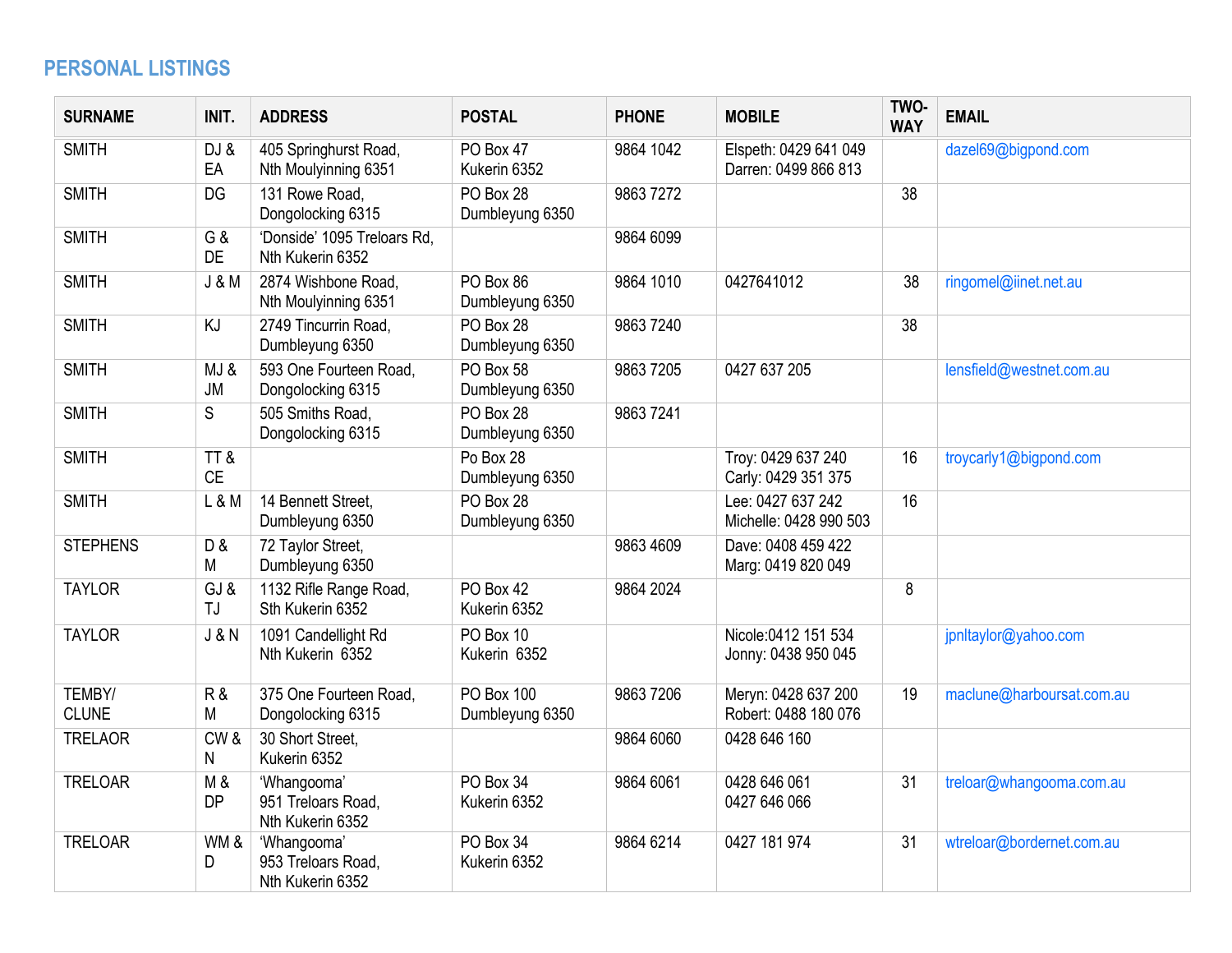| <b>SURNAME</b>     | INIT.            | <b>ADDRESS</b>                                    | <b>POSTAL</b>                        | <b>PHONE</b> | <b>MOBILE</b>                                      | TWO-<br><b>WAY</b> | <b>EMAIL</b>                   |
|--------------------|------------------|---------------------------------------------------|--------------------------------------|--------------|----------------------------------------------------|--------------------|--------------------------------|
| <b>WALL</b>        | D                | 9 Meadowview Court,<br>Dumbleyung 6350            |                                      |              | 0411 865 181                                       |                    |                                |
| <b>WARD</b>        | B                | 1875 Dyg/Lake Grace Road,<br>Nth Moulyinning 6351 | PO Box 2<br>Dumbleyung 6350          | 9864 1044    | Brad: 0429641007                                   | 28                 | bglward@bigpond.com            |
| <b>WARD/MORRIS</b> | D & C            | 140 Bagnalls Road,<br>Dumbleyung 6350             |                                      | 9863 4162    |                                                    |                    |                                |
| <b>WARD</b>        | G                |                                                   | PO Box 167<br>Wagin 6315             | 9861 1180    |                                                    | 28                 |                                |
| <b>WARD</b>        | H &<br>M         |                                                   | <b>PO Box 360</b><br>Wagin 6315      | 9861 1339    | Howie: 0427 611 339<br>Margie: 0408 928 974        | 28                 |                                |
| <b>WARD</b>        | J & C            | 48 Bairstow Street,<br>Dumbleyung 6350            |                                      | 9863 4206    | Jon: 0408 434 155<br>Candice: 0407 955 202         |                    | Jonward27@bigpond.com          |
| <b>WARD</b>        | K                | 28 Taylor Street,<br>Dumbleyung 6350              | PO Box 107<br>Dumbleyung 6350        |              | 0427 634 155                                       | 14                 |                                |
| <b>WATKINS</b>     | J & C            | 1101 Kukerin Road Sth,<br>Sth Kukerin 6352        | PO Box 60<br>Kukerin 6352            | 9864 6046    | 0429 986 460<br>0400 328 305                       | 13                 | watpowlegends@activ8.net.au    |
| <b>WEST</b>        | J                |                                                   |                                      |              | Jim: 0417 181 920                                  |                    |                                |
| <b>WEST</b>        | K&M              | 2745 Dyg/Lake Grace Road,<br>Dumbleyung 6350      | PO Box 31<br>Dumbleyung 6350         | 9864 1050    | Karl: 0428 641 050<br>Marnie: 0418 641 052         | 25                 | km.west@bigpond.com            |
| <b>WEST</b>        | PF&<br><b>BP</b> | 978 Wishbone Road,<br>Nairibin 6350               | PO Box 31<br>Dumbleyung 6350         | 9863 4071    | Peter: 0427 634 071<br>Bernadette: 0417 953<br>627 | 25                 | springdale47@bigpond.com       |
| <b>WEST</b>        | S & J            |                                                   |                                      |              | Sam: 0429 952 235                                  |                    |                                |
| <b>WHEATER</b>     | T&P              | 24 Absolon Street.<br>Dumbleyung 6350             | 49 Burlington St,<br>Naval Base 6165 | 9437 9639    |                                                    |                    | 1strangepuppy@gmail.com        |
| <b>WIGG</b>        | <b>S&amp;T</b>   | 282 Wishbone Road,<br>Datatine 6317               | PO Box 88<br>Dumbleyung 6350         | 9864 2033    | Stephen: 0428642033<br>Teresa: 0429642033          | 19                 | stephen_teresawigg@bigpond.com |
| <b>WILLMOTT</b>    | GL&<br><b>JB</b> | 511 Old Tincurrin Road,<br>Dongolocking 6315      | PO Box 79<br>Dumbleyung 6350         | 9863 7204    |                                                    |                    |                                |
| <b>WILSON</b>      | GA&<br>LR.       | 41 McIntyre Street,<br>Dumbleyung 6350            | PO Box 8<br>Dumbleyung 6350          |              | Graham: 0428 492 635<br>Lyn: 0429 634 035          |                    | dumbleyungnews@bigpond.com     |
| <b>WRIGHT</b>      | KW&<br>HB        | 1652 White Well Road,<br>Dongolocking 6315        | PO Box 357<br>Wagin 6315             | 9863 4197    | Ken: 0427 634 197<br>Heather: 0428 632 742         | 36                 | khwright@wn.com.au             |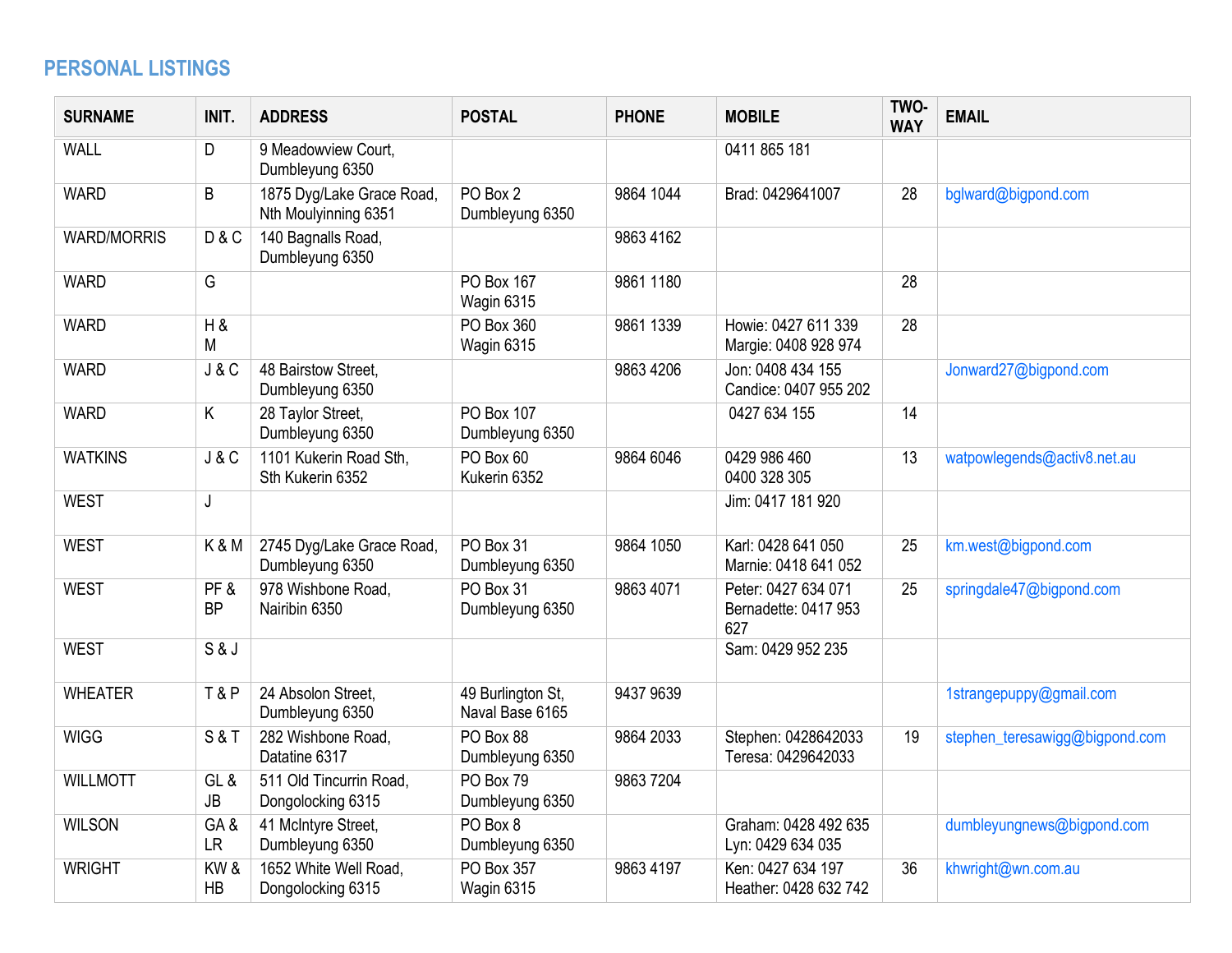| .<br><b>CULT</b><br><b>SURNAME</b> | <b>INIT</b> | <b>ADDRESS</b> | <b>POSTA</b><br>I A<br>1 A L | <b>PHONE</b> | <b>MOBILI</b> | TWO-<br><b>WAY</b> | -88 A II<br><b>EMAIL</b> |
|------------------------------------|-------------|----------------|------------------------------|--------------|---------------|--------------------|--------------------------|
|------------------------------------|-------------|----------------|------------------------------|--------------|---------------|--------------------|--------------------------|